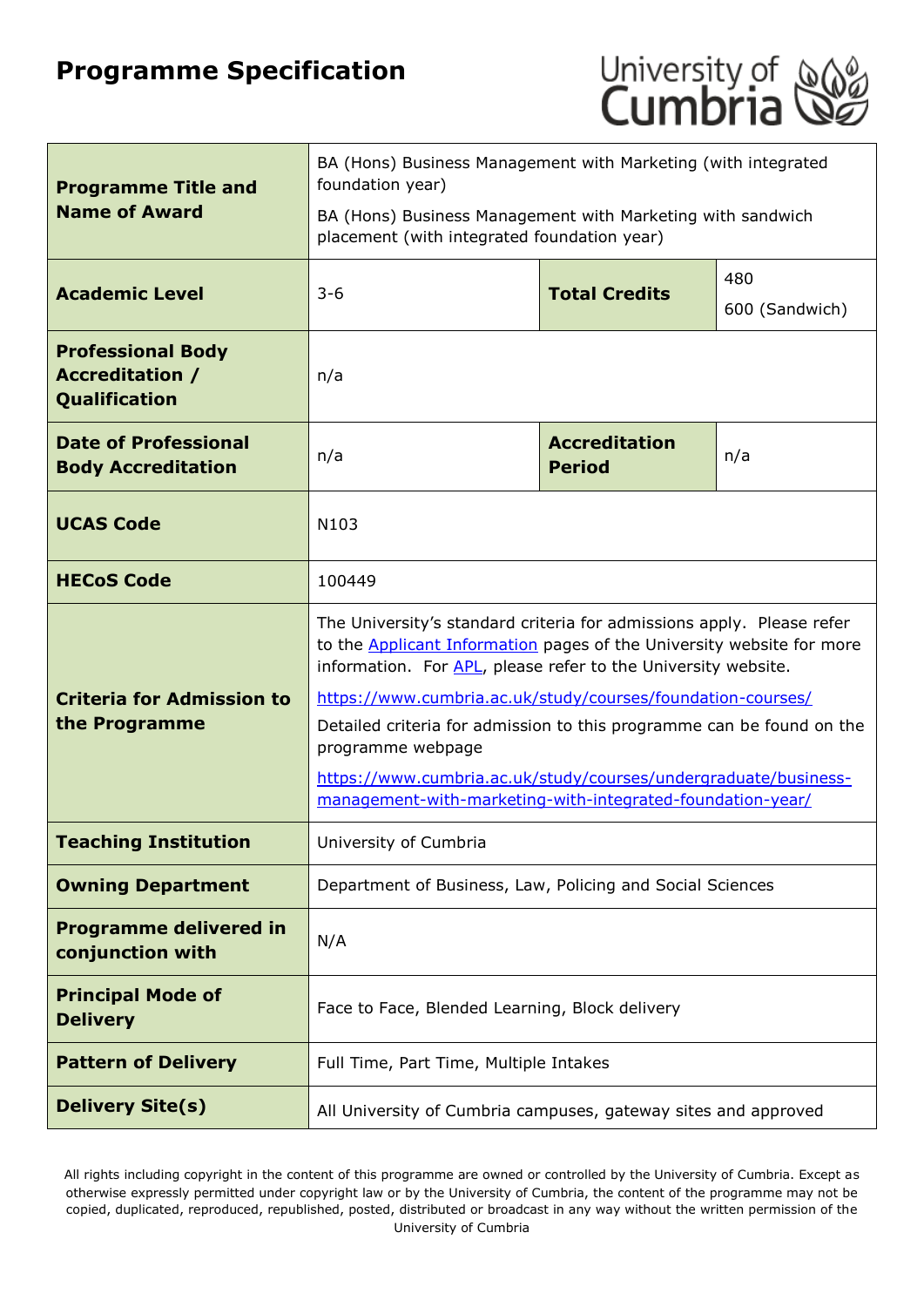|                                                                | partner locations (Level 3 to be delivered Full Time at Lancaster only)                                                           |  |
|----------------------------------------------------------------|-----------------------------------------------------------------------------------------------------------------------------------|--|
|                                                                | <b>Bachelor Degree (Ordinary and Honours):-</b>                                                                                   |  |
|                                                                | 4 years Standard registration period (full-time)                                                                                  |  |
|                                                                | 6 years Standard registration period (part-time)                                                                                  |  |
| <b>Programme Length</b>                                        | 8 years Maximum Registration period                                                                                               |  |
|                                                                | With sandwich placement awards:-                                                                                                  |  |
|                                                                | 5 years Standard registration period (full-time)                                                                                  |  |
|                                                                | 7 years Standard registration period (part-time)                                                                                  |  |
|                                                                | 9 years Maximum Registration period                                                                                               |  |
| <b>Higher Education</b><br><b>Achievement Report</b><br>(HEAR) | Upon successful completion of this programme, you may receive a<br>Diploma Supplement/Higher Education Achievement Report (HEAR). |  |
|                                                                | You may be awarded one of the following Exit Awards if you fail to<br>achieve the requirements of the full programme.             |  |
|                                                                | Foundation Certificate Business Studies (120 credits)                                                                             |  |
| <b>Exit Awards</b>                                             | Certificate in Higher Education Business Management (240 credits)                                                                 |  |
|                                                                | Diploma in Higher Education Business Management with Marketing<br>(360 credits)                                                   |  |
|                                                                | BA in Business Management with Marketing (420 credits)                                                                            |  |
| <b>Period of Approval</b>                                      | August 2019 to July 2025                                                                                                          |  |

This programme has been approved (validated) by the University of Cumbria as suitable for a range of delivery modes, delivery patterns, and delivery sites. This level of potential flexibility does not reflect a commitment on behalf of the University to offer the programme by all modes/patterns and at all locations in every academic cycle. The details of the programme offered for a particular intake year will be as detailed on the programme webpage:

[https://www.cumbria.ac.uk/study/courses/undergraduate/business-management-with-marketing-with](https://www.cumbria.ac.uk/study/courses/undergraduate/business-management-with-marketing-with-integrated-foundation-year/)[integrated-foundation-year/](https://www.cumbria.ac.uk/study/courses/undergraduate/business-management-with-marketing-with-integrated-foundation-year/)

### **Cumbria Graduate Attributes**

Throughout your studies, you will be provided with the skills and knowledge relevant to the global workplace. All successful graduates of the University of Cumbria will be:

- Enquiring and open to change
- Self-reliant, adaptable and flexible
- Confident in your discipline as it develops and changes over time
- Capable of working across disciplines and working well with others
- Confident in your digital capabilities
- Able to manage your own professional and personal development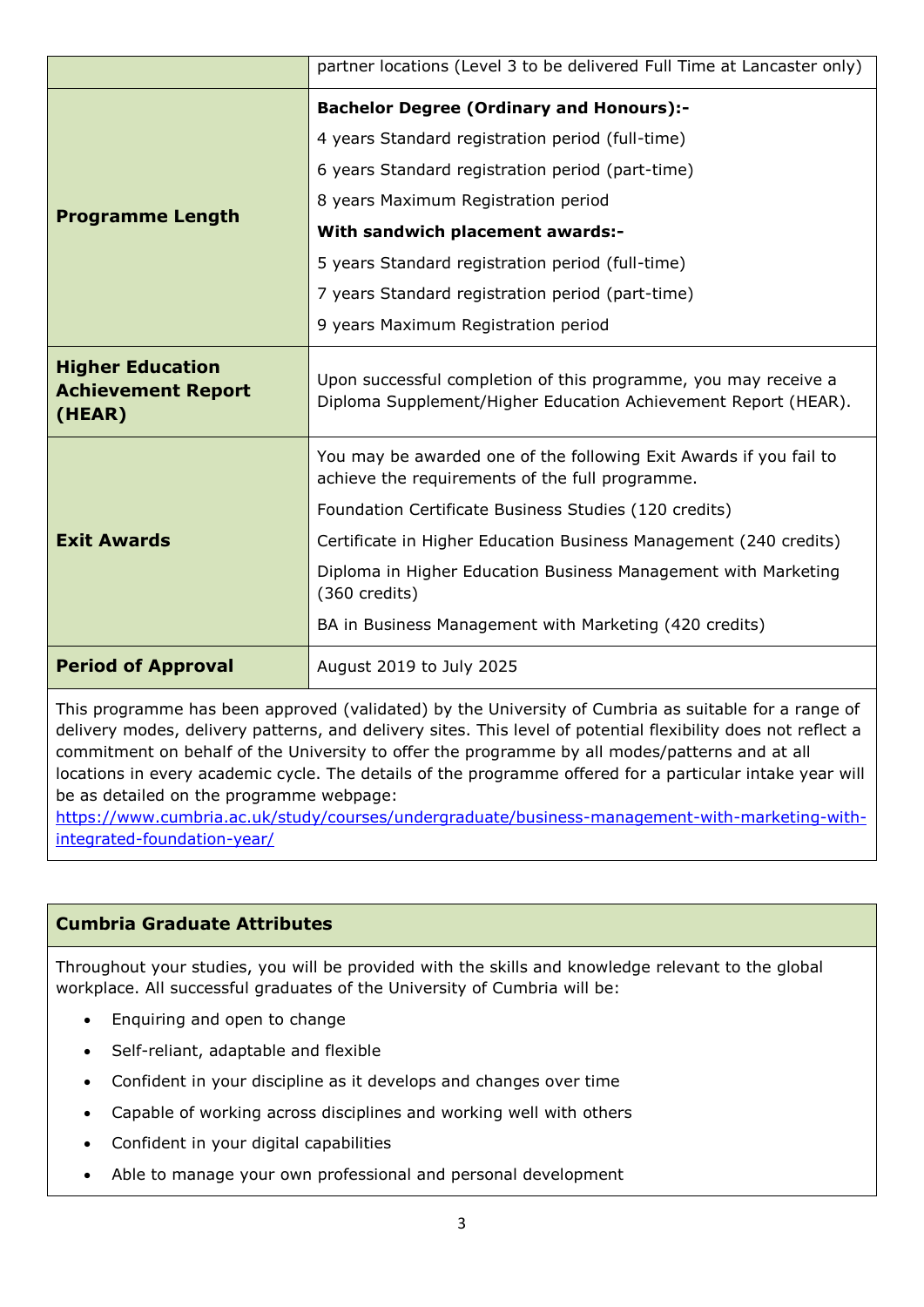- A global citizen, socially responsible and aware of the potential contribution of your work to the cultural and economic wellbeing of the community and its impact on the environment
- A leader of people and of places
- Ambitious and proud

### **Programme Features**

The integrated foundation year (Year 0) provides the opportunity for you to settle into University life and gain the confidence and skills to succeed in your chosen degree through participating in a supportive academic, personal and professional development programme. As a Business graduate you will be enterprising and entrepreneurial in spirit and have knowledge of small medium and large organisations and the skills to work across local, regional, national, international and global boundaries. This programme will develop and enhance your academic skills, and prepare you for higher level of studies.

The Level 3 modules provide a good grounding for you to development your academic and study skills to progress onto higher levels of study (Levels 4-6). The foundation year provides unique opportunities for developing your problem solving skills, knowledge and understanding of contemporary issues whilst providing you with a grounding in essential university skills and nurturing your career aspirations. Students on the Business foundation year entry route will study six modules. These will introduce the key themes in business alongside developing your awareness of the various sub-disciplines of business e.g. marketing, human resources management, and accounting. It is intended that you will develop an understanding of challenges that have a daily impact on businesses and organisations. You will join with other foundation year students, from a range of disciplines, for some of your modules. Crosscultural awareness and engagement is encouraged through the module Contemporary Issues and the Media in which you will be investigating key contemporary issues relating to your subject area through the lens of the media and analysing the role and influence the media has on societies appreciation of these issues. Individual Case Study that also develops your problem based learning skills and creates a rich platform for the interchange of ideas. Leading and Managing individuals and Organisations will provide you with a deeper appreciation of organisational structures and the psychology of working with and leading others.

Throughout the integrated foundation year you will have the opportunity to develop your professional skills by developing key soft skills such as communication, team working, self-management and organisation. During the generic university wide modules, you will make links with the careers team to discuss your skill development and to help you reflect on how these link to your employability and graduateness. This will be accompanied by working on your digital skills profile, ensuring you have access to the universities MOOC's and 'Linked in Learning' to help build upon your current level of IT literacy.

The higher level of studies (levels 4-6) has been designed to meet professional body standards.

This programme is distinctive in the following ways:

All our Business degrees share a common first year (Level 4), giving you a thorough grounding in your chosen specialism and an understanding of the broader context of business practices. Years 3 and 4 (Levels 5 and 6) allow you to specialise in one area in that broader range of practices.

We offer you the opportunity to study abroad for a semester or up to a year. We also offer you the opportunity to undertake a work placement – Sandwich mode -- for a year either in the UK or abroad. The year-long placement is normally undertaken between Levels 5 and 6, before your final year of undergraduate study.

We have a varied approach to learning. We like to bring to life realistic contexts through workshops,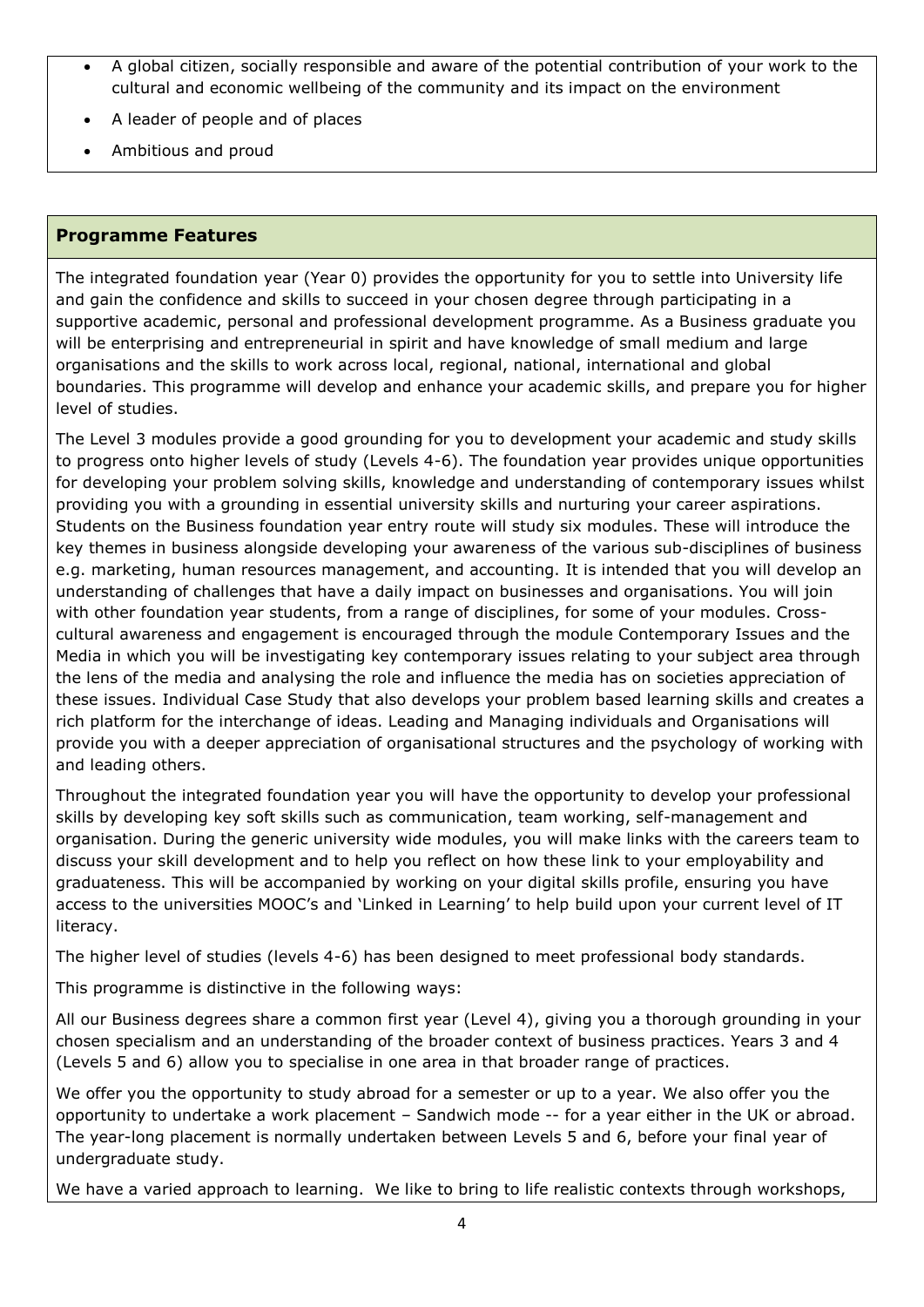seminars and other types of discussion in addition to using the traditional lecture and seminar approaches.

We use our employer network to provide practical insight into our curriculum to complement the rigorous academic thinking that characterises degree level study.

### **Aims of the Programme**

The overall aims of the Programme are:

1. To provide a supportive transitional route into higher education equipping students with the skills essential for successful participation in academic study

2. To develop an inter-disciplinary knowledge and understanding of theoretical concepts in a range of contexts applicable to studying Business, Accounting and Finance

3. To develop the academic personal and professional skills required to work in the context of business

4. To create awareness of the broader contexts and sphere of influence within which business operates.

5. To study and practise business and management (in particular marketing) drawing on a range of perspectives in the fields of international marketing strategic management, entrepreneurship, international human resource management and international business.

6. To develop your critical thinking, conceptual thinking and reasoning skills in the evaluation of the body of knowledge and research relating to business and management, with a specific focus on marketing.

7. To enhance your employability, career potential and personal effectiveness.

8. To develop your ability to carry out independent research in the field of business, marketing and management.

9. To augment your intellectual and transferable skills especially as they relate to management, marketing and business.

10. To provide a programme of study which offers you a grounding in the disciplines and methodologies of marketing and to stimulate a critical awareness of the factors associated with the changing focus of contemporary marketing practice.

Where a sandwich placement is chosen:

11. For you to engage in practical experience in the field of marketing whilst integrating your academic studies.

### **Level Descriptors**

Level Descriptors describe in general terms the expected outcomes you will achieve at each level of study as you progress through your programmes. They describe the relative demand, complexity, depth of learning and learner autonomy associated with a particular level of learning and achievement. The University's Level Descriptors are aligned to the national [Framework for Higher Education](http://www.qaa.ac.uk/en/Publications/Documents/qualifications-frameworks.pdf)  [Qualifications](http://www.qaa.ac.uk/en/Publications/Documents/qualifications-frameworks.pdf) (FHEQ) and are a key mechanism for ensuring the academic standards of the University's provision.

At Level 3: (Usually Year 0 undergraduate), you will be able to: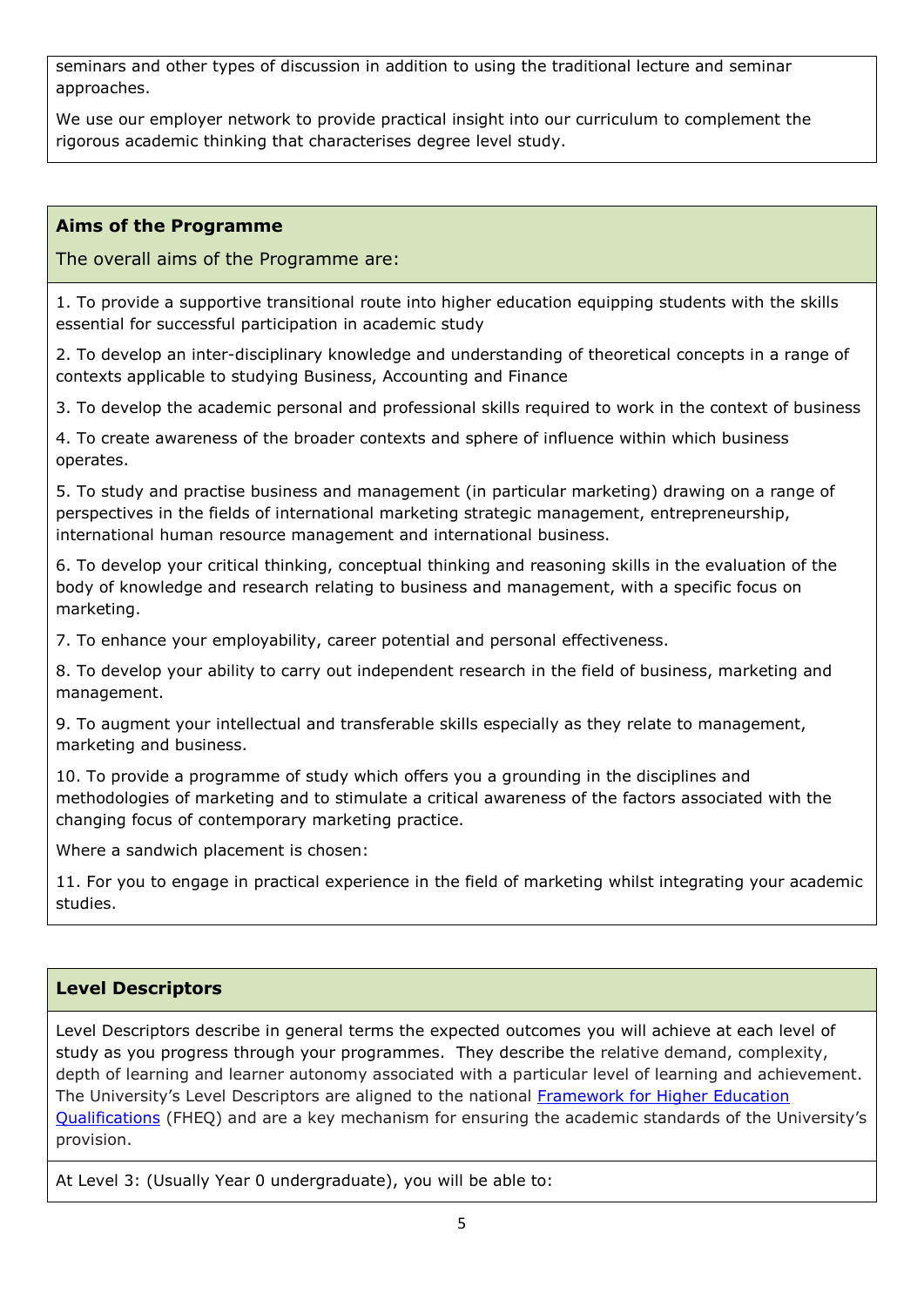- Recognise the breadth of the field of study and apply the skills of manipulation of knowledge to make informed judgements within routine contexts and with guidance.
- Begin to work beyond defined contexts
- Apply established approaches to solving well defined problems, showing emerging recognition of the complexity of associated issues and communicate outcomes effectively in an appropriate format
- Within a defined context and under guidance, evaluate personal and workplace experience and manage information and data from a range of sources appropriate to the field of study.

At Level 4: (Usually Year 1 undergraduate), you will be able to demonstrate that you have the ability:

- To apply a systematic approach to the acquisition of knowledge, underpinning concepts and principles and deploy a range of subject specific, cognitive and transferable skills.
- Evaluate the appropriateness of different approaches to solving well defined problems and communicate outcomes in a structured and clear manner.
- Identify and discuss the relationship between personal and work place experience and findings from books and journals and other data drawn from the field of study.

At Level 5: (Usually Year 2 undergraduate), you will be able to demonstrate that you have the ability:

- To apply and evaluate key concepts and theories within and outside the context in which they were first studied.
- Select appropriately from and deploy a range of subject-specific, cognitive and transferable skills and problem solving strategies to problems in the field of study and in the generation of ideas effectively communicate information and arguments in a variety of forms.
- Accept responsibility for determining and achieving personal outcomes.
- Reflect on personal and work place experience in the light of recent scholarship and current statutory regulations.

At Level 6: (Usually Year 3 undergraduate), you will be able to demonstrate that you have the ability:

- To critically review, consolidate and extend a systematic and coherent body of knowledge.
- Critically evaluate concepts and evidence from a range of resources.
- Transfer and apply subject-specific, cognitive and transferable skills and problem solving strategies to a range of situations and to solve complex problems.
- Communicate solutions, arguments and ideas clearly and in a variety of forms.
- Exercise considerable judgement in a range of situations.
- Accept accountability for determining and achieving personal and group outcomes.
- Reflect critically and analytically on personal and work place experience in the light of recent scholarship and current statutory regulations.

### **Programme Outcomes – Knowledge and Understanding**

The programme provides opportunities for you to develop and demonstrate the following:

It is a QAA requirement that for all Higher Education programmes, the Programme Outcomes are split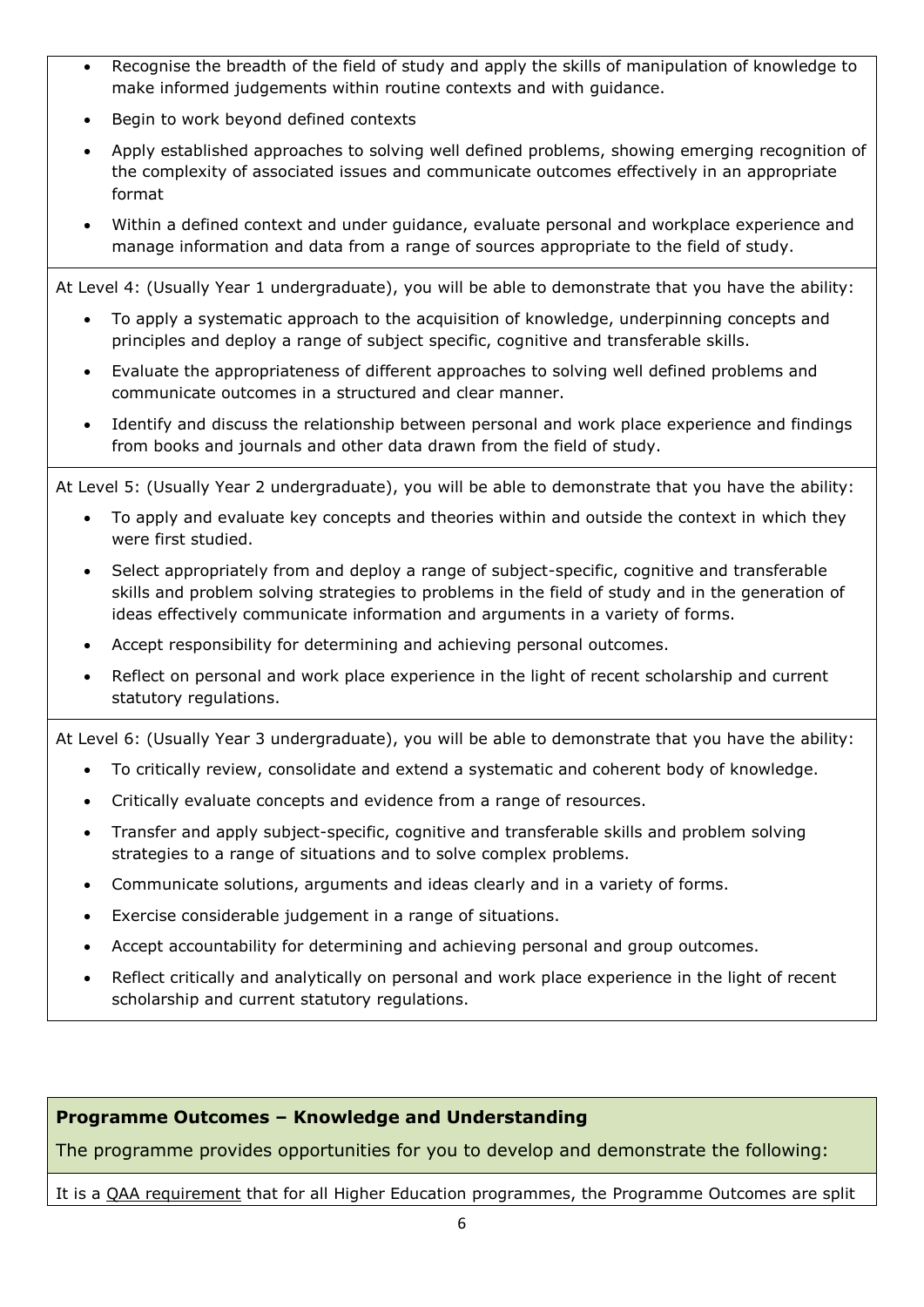by exit point so it is clear to students what outcomes they will have achieved at what stage of the programme.

### **After 120 credits of study (FdCert) you will be able to demonstrate knowledge and understanding of:**

**K1** Organisational Structures, Business and management contexts and environments within the local, regional, national, international and global economy

**K2** The ability to apply and explain theories, models, concepts and principles that underpin the study of Business

### **After 240 credits of study (CertHE) you will be able to demonstrate knowledge and understanding of:**

**K1** Some of the contexts within which business operates including economic, environmental, cultural, digital, political, ethical, legal and regulatory contexts.

**K2** The essential functions and processes of organisations .

**K3** A range of theories and models informing the practice of business, marketing and management at an introductory level.

**K4** The nature of markets, marketing and sales, customer behaviour, finance and resource allocations in a limited range of business settings.

**K5** Aspects of organisational behaviour, leadership and management, people and their personal development, difference and diversity.

**K8** Fundamental considerations in business ethics, values and social responsibility.

**K9** Essential research methodologies and practices related to the field, and straightforward data analysis within the business and management discipline.

### **After 360 credits of study (DipHE) you will be able to demonstrate knowledge and understanding of:**

**K1** The interrelated contexts within which business operates including economic, environmental, cultural, digital, political, ethical, legal and regulatory contexts.

**K2** The functions and processes of organisations and the role and contribution of management to the organisational mission.

**K3** A range of advanced theories and models informing the practice of business, marketing and management.

**K4** Markets, marketing and sales, customer behaviour, finance and resource allocations in more than one national context.

**K5** Organisational behaviour, leadership and management, people and their personal development, difference and diversity and strategies for managing these.

**K6** Operations management, information systems and business intelligence, communications, and digital marketing.

**K7** Business policy and strategy, business innovation and enterprise development.

**K8** Business ethics, values and social responsibility.

**K9** Research methodologies and practices, and data analysis as applied within the business and management discipline.

### **After 420 credits of study (Ordinary degree) you will be able to demonstrate knowledge and understanding of:**

**K3** A range of advanced theories and models informing the practice of business, marketing and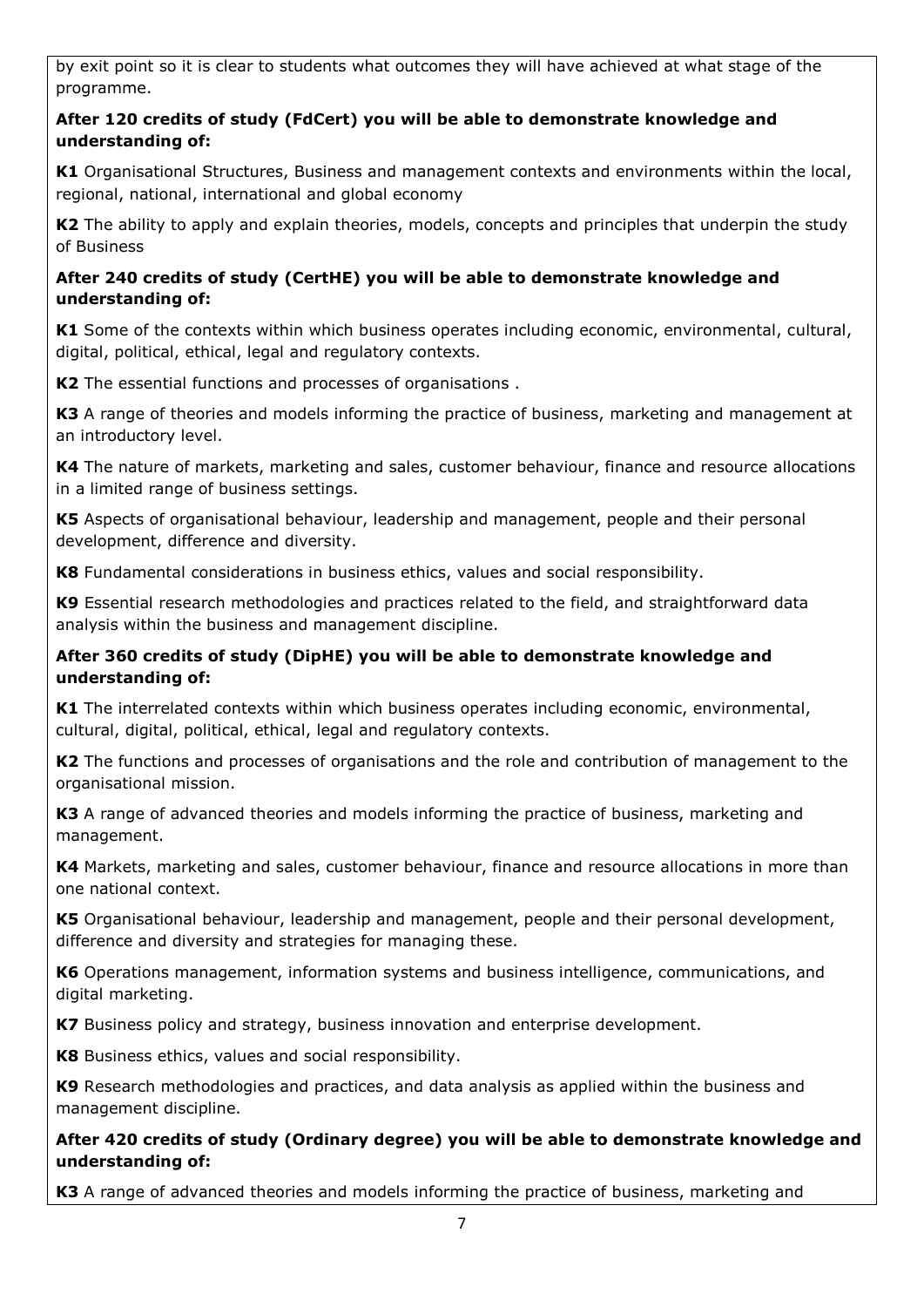management, and critiques of them.

**K4** Markets, marketing and sales, customer behaviour, finance and resource allocations.

**K7** Business policy and strategy, business innovation and enterprise development across national borders and cultures.

**K8** Business ethics, values and social responsibility, with specific application to marketing.

**K9** The strengths and limitations of the main research methodologies and practices, and sophisticated data analysis within the business and management discipline.

### **After 480 credits of study (BA Hons) or 600 credits of study (BA Hons (with sandwich placement)) you will be able to demonstrate knowledge and understanding of:**

**K1** The complex contexts within which business operates including economic, environmental, cultural, digital, political, ethical, legal and regulatory contexts.

**K2** The wide range of functions and processes of organisations and the role and contribution of management at a strategic level to the organisational mission.

**K3** A range of advanced theories and models informing the practice of business, marketing and management, and critiques of them.

**K4** Markets, marketing and sales, customer behaviour, finance and resource allocations.

**K5** Organisational behaviour, leadership and management, people and their personal development, difference and diversity and strategies for influencing and managing these.

**K6** Operations management, information systems and business intelligence, communications, digital marketing and e-business.

**K7** Business policy and strategy, business innovation and enterprise development across national borders and cultures.

**K8** Business ethics, values and social responsibility, with specific application to marketing.

**K9** The strengths and limitations of the main research methodologies and practices, and sophisticated data analysis within the business and management discipline.

# **Programme Outcomes – Skills and other Attributes (including Employability Skills)**

The programme provides opportunities for you to develop and demonstrate the following:

Programme Outcomes need to be identified for any exit awards associated with the programme. Also ensure these outcomes are numbered so they can be mapped to the Curriculum Map. For example:

### **After 120 credits of study (FdCert) you will be able to demonstrate skills in:**

**S1.** Academic, personal and professional skills needed to succeed in higher education

**S2.** Effective problem-based learning (PBL) skills for working with people in a range of Business contexts.

**S3**. Demonstrate specific skills, techniques and competencies needed to study Business

### **After 240 credits of study (CertHE) you will be able to demonstrate skills in:**

**S1.** People management: to include essential communications, team building, leadership and motivating others in a small team.

**S2.** Problem solving and critical analysis: analysing straightforward facts and circumstances to determine the cause of a problem and to identify and select appropriate solutions.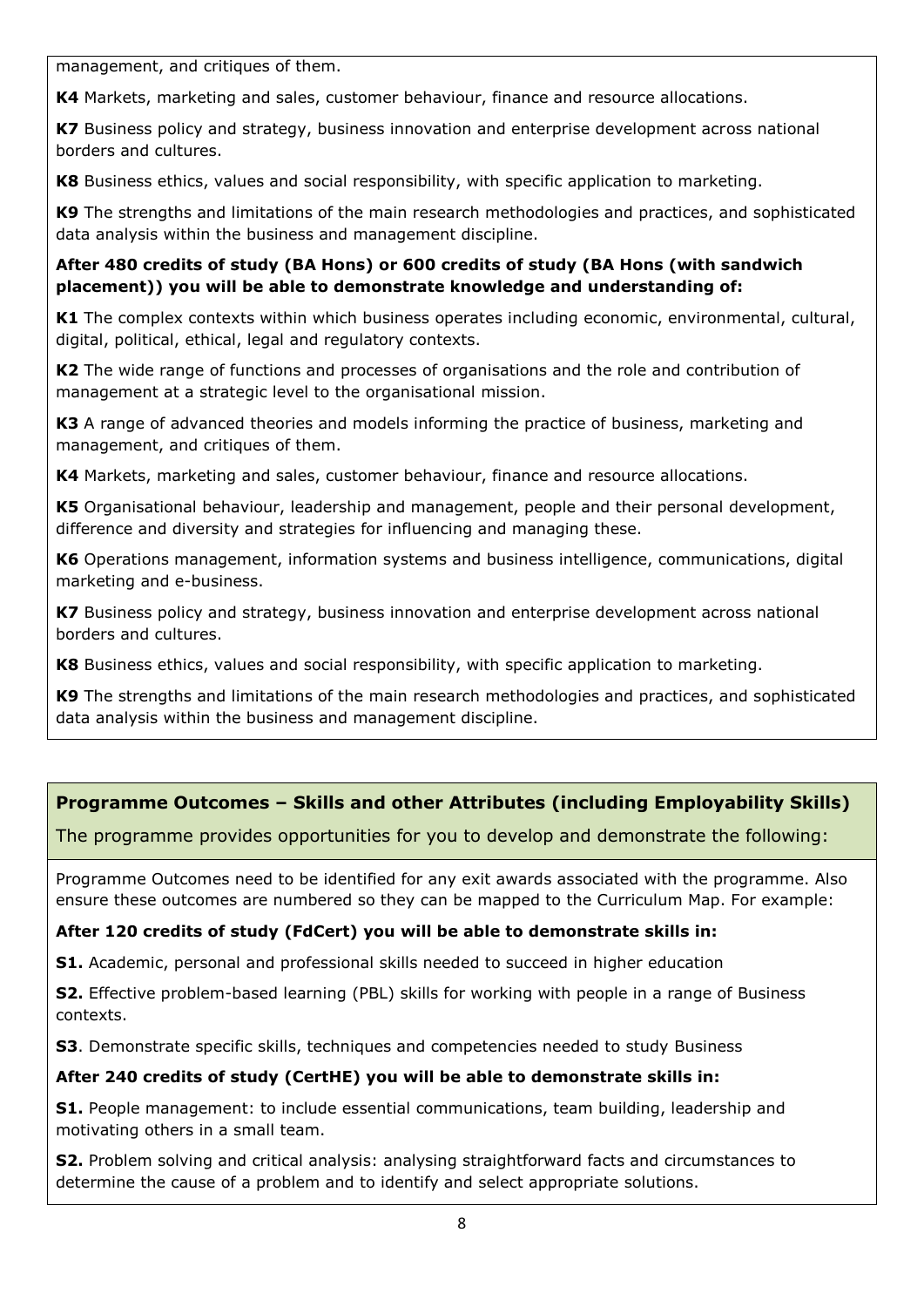**S3.** Research: the ability to analyse and evaluate a range of business data, multiple sources of information and appropriate methodologies, which includes basic digital literacy; and to use that research for evidence-based decision-making.

**S4.** Commercial acumen: based on an awareness of the key drivers for business success, causes of failure and techniques for delivering customer satisfaction.

**S5**. Innovation, creativity and enterprise: the ability to act entrepreneurially to generate, develop and communicate ideas, recognise the significance of intellectual property, gain support and deliver successful outcomes.

**S6.** Numeracy: the use of quantitative skills to present data and to understand business problems, functions and phenomena.

**S7.** Networking: an awareness of the interpersonal skills of effective listening, negotiating, persuasion and presentation and their use in generating business contact.

### **Generic skills and attributes:**

**S8.** Ability to work collaboratively both internally and with external customers and an awareness of mutual interdependence.

**S9**. Ability to work with people from a range of cultures.

**S10**. Articulating and effectively explaining information.

**S11**. Building and maintaining relationships.

**S12**. Communication and listening including the ability to produce clear, structured business communications in a variety of media.

**S13.** Emotional intelligence and empathy.

**S15**. Self-management: a readiness to accept responsibility and flexibility, to be resilient, self-starting and appropriately assertive, to plan, organise and manage time.

**S16**. Self-reflection: self-analysis and an awareness/sensitivity to diversity in terms of people and cultures. This includes a continuing appetite for development.

### **After 360 credits of study (DipHE) you will be able to demonstrate skills in:**

**S1.** People management: to include detailed communications, team building, leadership and motivating others in a range of situations.

**S2.** Problem solving and critical analysis: analysing complex facts and circumstances to determine the cause of a problem and to identify and select appropriate solutions.

**S3.** Research: the ability to evaluate and interpret a range of business data, multiple sources of information and appropriate methodologies, which includes digital literacy; and to use that research for evidence-based decision-making.

**S4.** Commercial acumen: based on an awareness of the key drivers for business success, causes of failure and techniques for delivering customer satisfaction and building customer loyalty.

**S5**. Innovation, creativity and enterprise: the ability to act entrepreneurially to generate, develop and communicate ideas, manage and protect intellectual property, gain support and deliver successful outcomes.

**S6**. Numeracy: the use of quantitative skills to manipulate data, evaluate, estimate and model business problems, functions and phenomena with accuracy.

**S7.** Networking: an awareness of the interpersonal skills of effective listening, negotiating, persuasion and presentation and their use in generating business contact, and the differences in national cultures..

### **Generic skills and attributes:**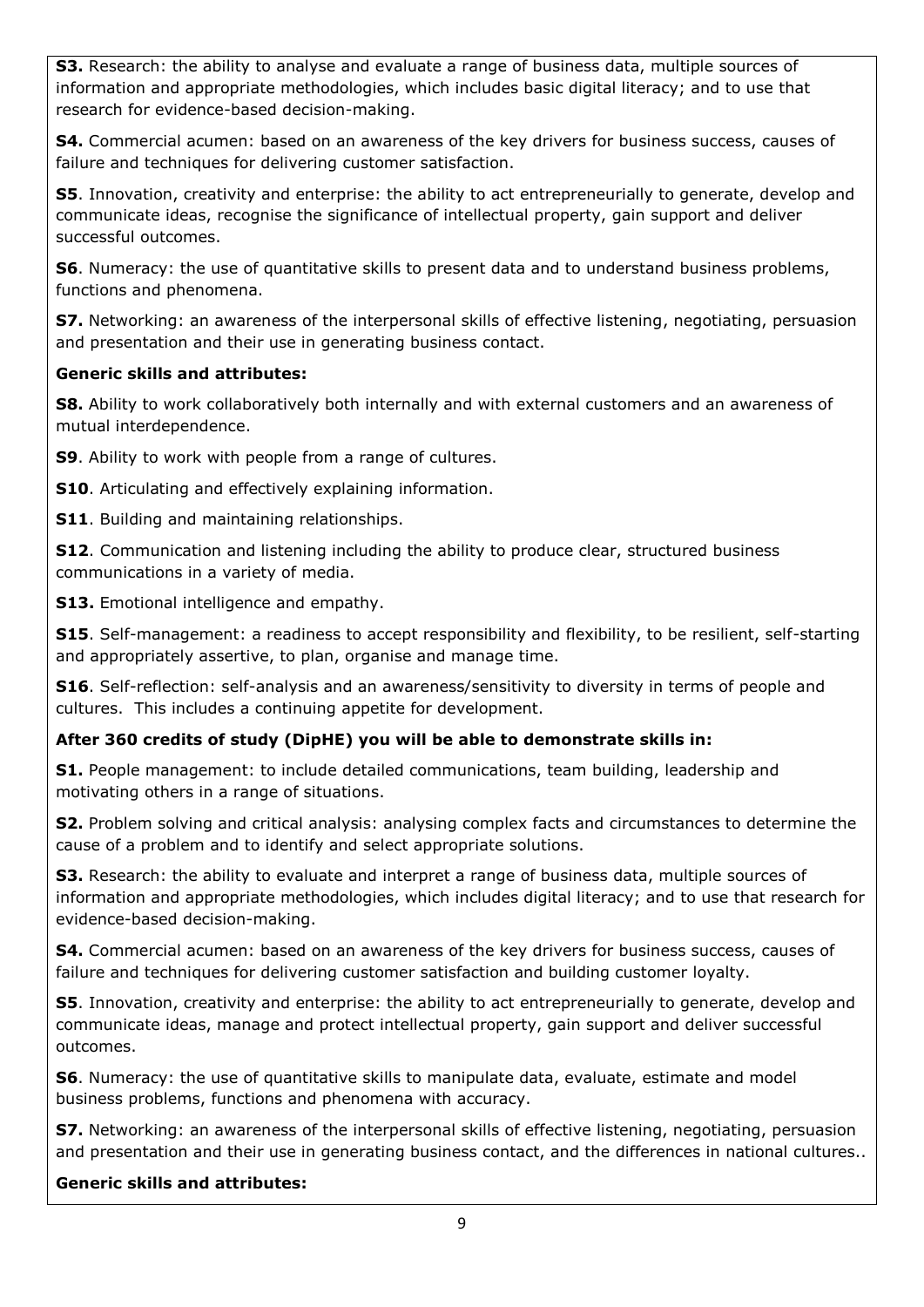**S8.** Ability to work collaboratively both internally and with external customers and an awareness of mutual interdependence.

**S9**. Ability to work with people from a range of cultures.

**S10**. Articulating and effectively explaining information.

**S11**. Building and maintaining relationships.

**S12**. Communication and listening including the ability to produce clear, structured business communications in a variety of media.

**S13.** Emotional intelligence and empathy.

**S14.** Conceptual and critical thinking, analysis, synthesis and evaluation.

**S15**. Self-management: a readiness to accept responsibility and flexibility, to be resilient, self-starting and appropriately assertive, to plan, organise and manage time.

**S16**. Self-reflection: self-analysis and an awareness/sensitivity to diversity in terms of people and cultures. This includes a continuing appetite for development.

### **After 420 credits of study (Ordinary degree) you will be able to demonstrate skills in:**

**S2.** Problem solving and critical analysis: analysing complex or ambiguous facts and circumstances to determine the cause of a problem and to identify and select appropriate solutions.

**S3.** Research: the ability to analyse and evaluate a range of business data, complex or contested sources of information and appropriate methodologies, which includes strong digital literacy; and to use that research for evidence-based decision-making.

**S4.** Commercial acumen: based on an awareness of the key drivers for business success, causes of failure and techniques for delivering customer satisfaction and building customer loyalty in adverse circumstances.

**S5**. Innovation, creativity and enterprise: the ability to act entrepreneurially to generate, develop and communicate ideas, manage and exploit intellectual property in an international market, gain support and deliver successful outcomes.

**S6.** Numeracy: the use of quantitative skills to manipulate data, evaluate, estimate and model business problems, functions and phenomena with authority and confidence.

**S7.** Networking: an awareness of the interpersonal skills of effective listening, negotiating, persuasion and presentation and their use in generating business contact across communities.

### **Generic skills and attributes:**

**S8.** Ability to work collaboratively both internally and with external customers and an awareness of mutual interdependence.

**S9**. Ability to work with people from a range of cultures.

**S10**. Articulating and effectively explaining information.

**S11**. Building and maintaining relationships.

**S12**. Communication and listening including the ability to produce clear, structured business communications in a variety of media.

**S14.** Conceptual and critical thinking, analysis, synthesis and evaluation.

**S15**. Self-management: a readiness to accept responsibility and flexibility, to be resilient, self-starting and appropriately assertive, to plan, organise and manage time.

**S16**. Self-reflection: self-analysis and an awareness/sensitivity to diversity in terms of people and cultures. This includes a continuing appetite for development.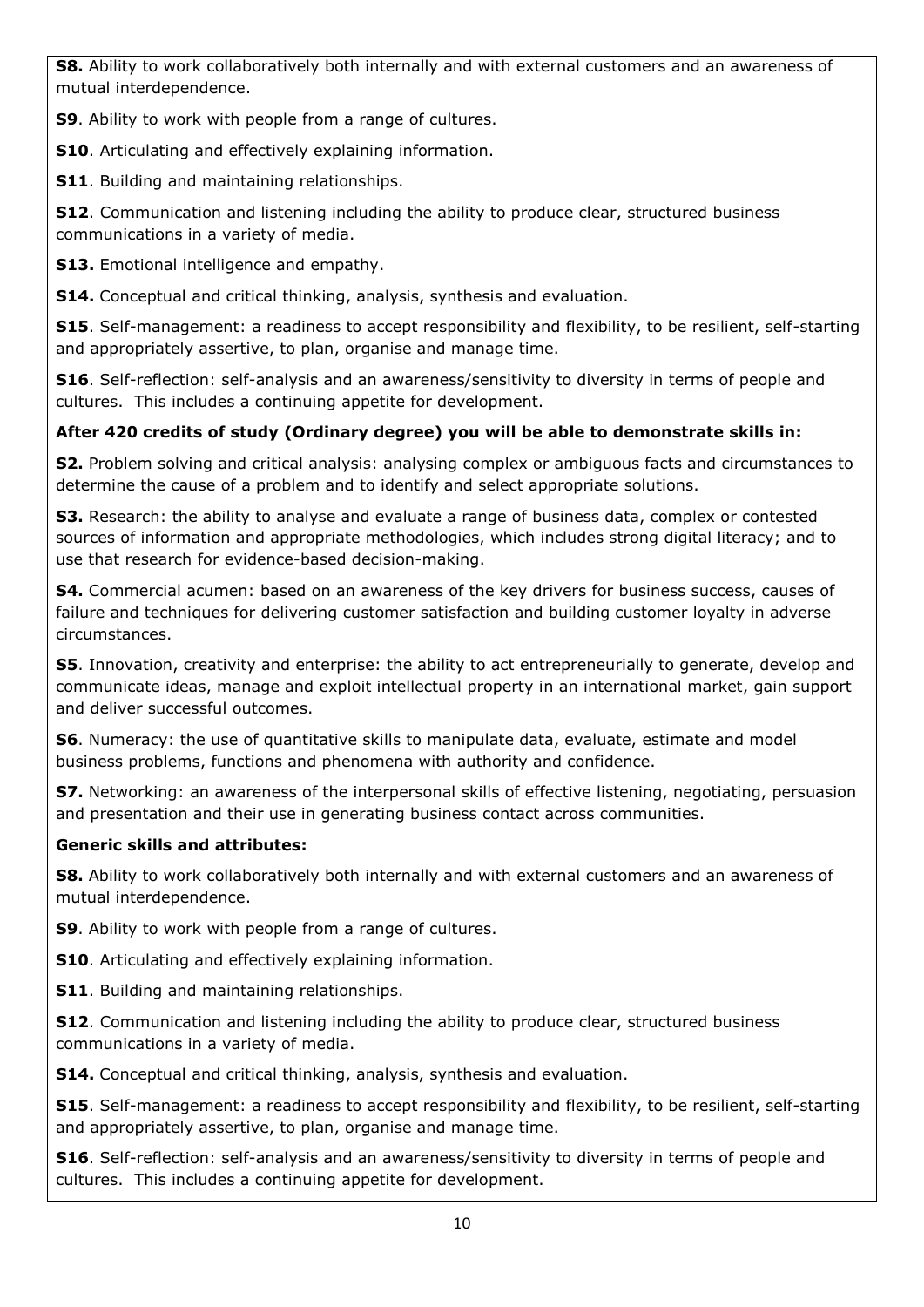### **After 480 credits of study (BA Hons) or 600 credits of study (BA Hons (with sandwich placement)) you will be able to demonstrate skills in:**

### **Of particular relevance to business and management:**

**S1.** People management: to include communications, team building, leadership and motivating others in challenging situations.

**S2.** Problem solving and critical analysis: analysing complex or ambiguous facts and circumstances to determine the cause of a problem and to identify and select appropriate solutions.

**S3.** Research: the ability to analyse and evaluate a range of business data, complex or contested sources of information and appropriate methodologies, which includes strong digital literacy; and to use that research for evidence-based decision-making.

**S4.** Commercial acumen: based on an awareness of the key drivers for business success, causes of failure and techniques for delivering customer satisfaction and building customer loyalty in adverse circumstances.

**S5.** Innovation, creativity and enterprise: the ability to act entrepreneurially to generate, develop and communicate ideas, manage and exploit intellectual property in an international market, gain support and deliver successful outcomes.

**S6**. Numeracy: the use of quantitative skills to manipulate data, evaluate, estimate and model business problems, functions and phenomena with authority and confidence.

**S7.** Networking: an awareness of the interpersonal skills of effective listening, negotiating, persuasion and presentation and their use in generating business contact across communities.

#### **Generic skills and attributes:**

**S8.** Ability to work collaboratively both internally and with external customers and an awareness of mutual interdependence.

**S9**. Ability to work with people from a range of cultures.

**S10**. Articulating and effectively explaining information.

**S11**. Building and maintaining relationships.

**S12.** Communication and listening including the ability to produce clear, structured business communications in a variety of media.

**S13.** Emotional intelligence and empathy.

**S14.** Conceptual and critical thinking, analysis, synthesis and evaluation.

**S15**. Self-management: a readiness to accept responsibility and flexibility, to be resilient, self-starting and appropriately assertive, to plan, organise and manage time.

**S16**. Self-reflection: self-analysis and an awareness/sensitivity to diversity in terms of people and cultures. This includes a continuing appetite for development.

### **External and Internal Reference Points**

The following Subject Benchmark Statements and other external and internal reference points have been used to inform the Programme Outcomes:

Framework for Higher Education Qualifications

QAA (2015) Subject Benchmark Statements: at <http://www.qaa.ac.uk/en/Publications/Documents/SBS-business-management-15.pdf>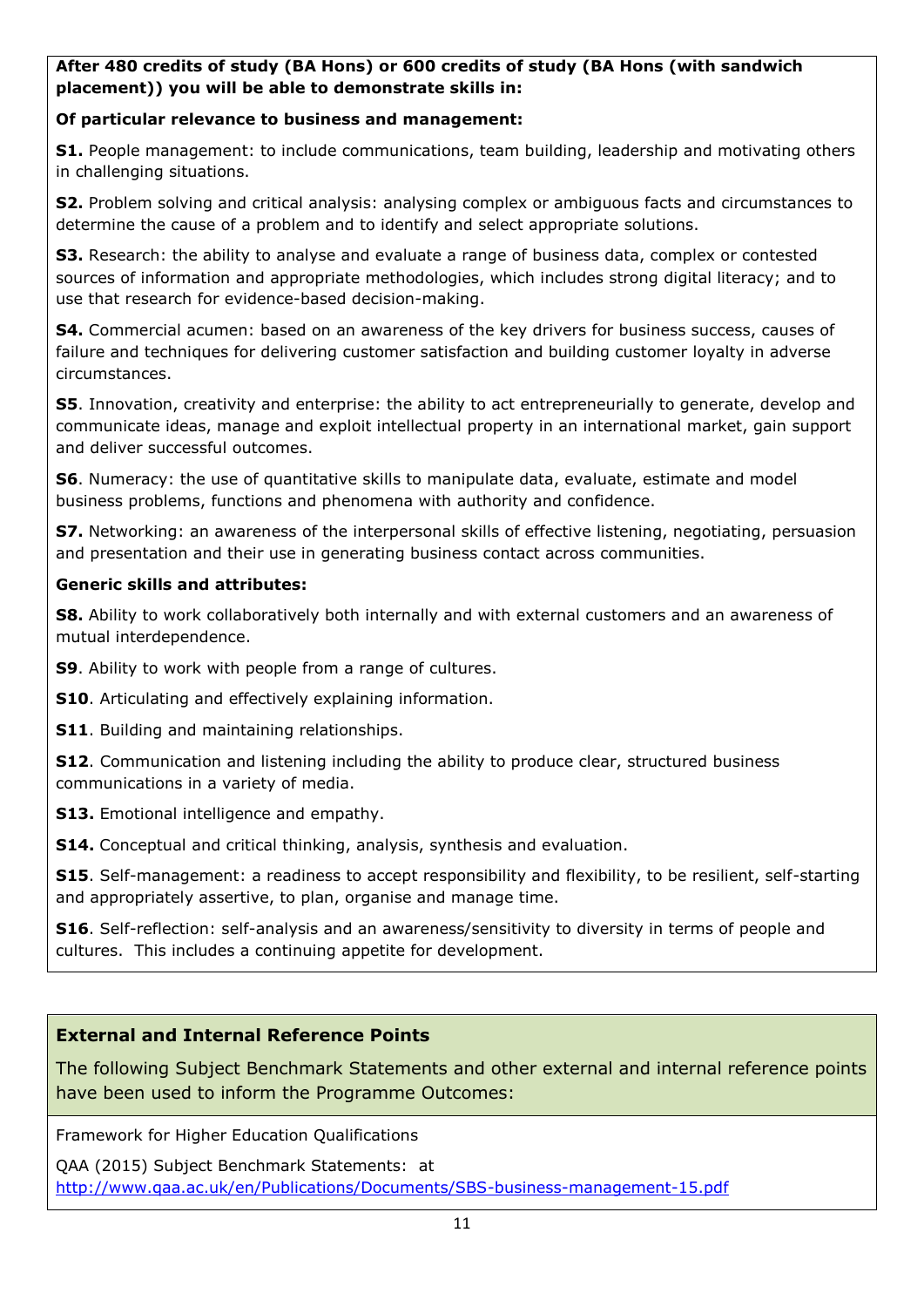Chartered Manager Degree Apprenticeship Assessment Plan [\(http://www.managers.org.uk/~/media/Files/PDF/Chartered\\_Manager\\_Degree\\_Apprenticeship\\_Assess](http://www.managers.org.uk/~/media/Files/PDF/Chartered_Manager_Degree_Apprenticeship_Assessment_Plan.pdf) [ment\\_Plan.p](http://www.managers.org.uk/~/media/Files/PDF/Chartered_Manager_Degree_Apprenticeship_Assessment_Plan.pdf)df)

At the centre of the Universit[y's mission](http://www.cumbria.ac.uk/AboutUs/Services/HR/Vacancies/MissionVisionAndValues.aspx) is the provision of an accessible and outstanding student experience and we aim to ensure as many people as possible benefit from the transformational opportunities provided by higher education. Our [Corporate Strategy](http://www.cumbria.ac.uk/Public/VCO/Documents/Communications/Publications/Corporate-Strategy-2012-17.pdf) demonstrates the University's firm commitment to accessible higher education, in terms of widening participation and access. It also recognises that the University has a regional commitment to an area with significant pockets of low participation, low educational aspiration and attainment in higher education.

The Foundation Year is designed for students who have the ability to study for a degree but don't have the qualifications to enter directly onto a three year (FT) honours degree. It therefore attracts many students from non-traditional educational backgrounds and under-represented groups.

#### **Graduate Prospects**

This broad business degree with a marketing specialism gives you diverse career pathways to choose from. These include client side and agency side positions, including marketing executive, account executive and trainee management roles. Many students take up graduate management schemes, go on to further study or progress to teaching or research careers. Your career options are truly limitless one of the benefits of a practical degree with a strong focus on employability.

### **Learning, Teaching and Assessment Strategies employed to enable the Programme Outcomes to be Achieved and Demonstrated**

As a student at the University of Cumbria, you are part of an inclusive learning community that recognises diversity. You will have opportunities to learn by interacting with others in a collegiate, facilitative and dynamic learning environment. Teaching, assessment and student support will allow equal and equitable opportunities for you to optimise your potential and develop autonomy.

We seek to create a stimulating and innovative community of learning, whether encountered on campus or at a distance, on placement or in the workplace. Facilitated by our expert practitioner staff, you will experience a learning environment that is well equipped, flexible, and stimulating.

### **Learning and Teaching**

#### **Foundation Year**

University of Cumbria Business School want to motivate you in your foundation year studies through a variety of teaching and learning approaches that support different learners' needs and help to integrate you into university life. Transferable skills are central to learning opportunities and assessment. Students are encouraged to reflect on their skills development in learning and personal contexts so they develop their ability to make appropriate choices and decisions. Challenging and authentic tasks will be used to stretch your capabilities in real world learning and assessment resulting in a deeper approach to learning. The mode of assessment introduces you to the type of assessments you will encounter as you progress through your degree. You will undertake a range of assessments including written assignments, reports and essays, oral presentations and poster presentations, portfolios and set exercises such as producing a dvd news report. There is a strong emphasis on formative assessment in all modules to assist with the learning process.

The foundation year modules utilise a full range of UoC digital resources and learning technology where suitable; for example, through the University's virtual learning environment (Blackboard). Vocational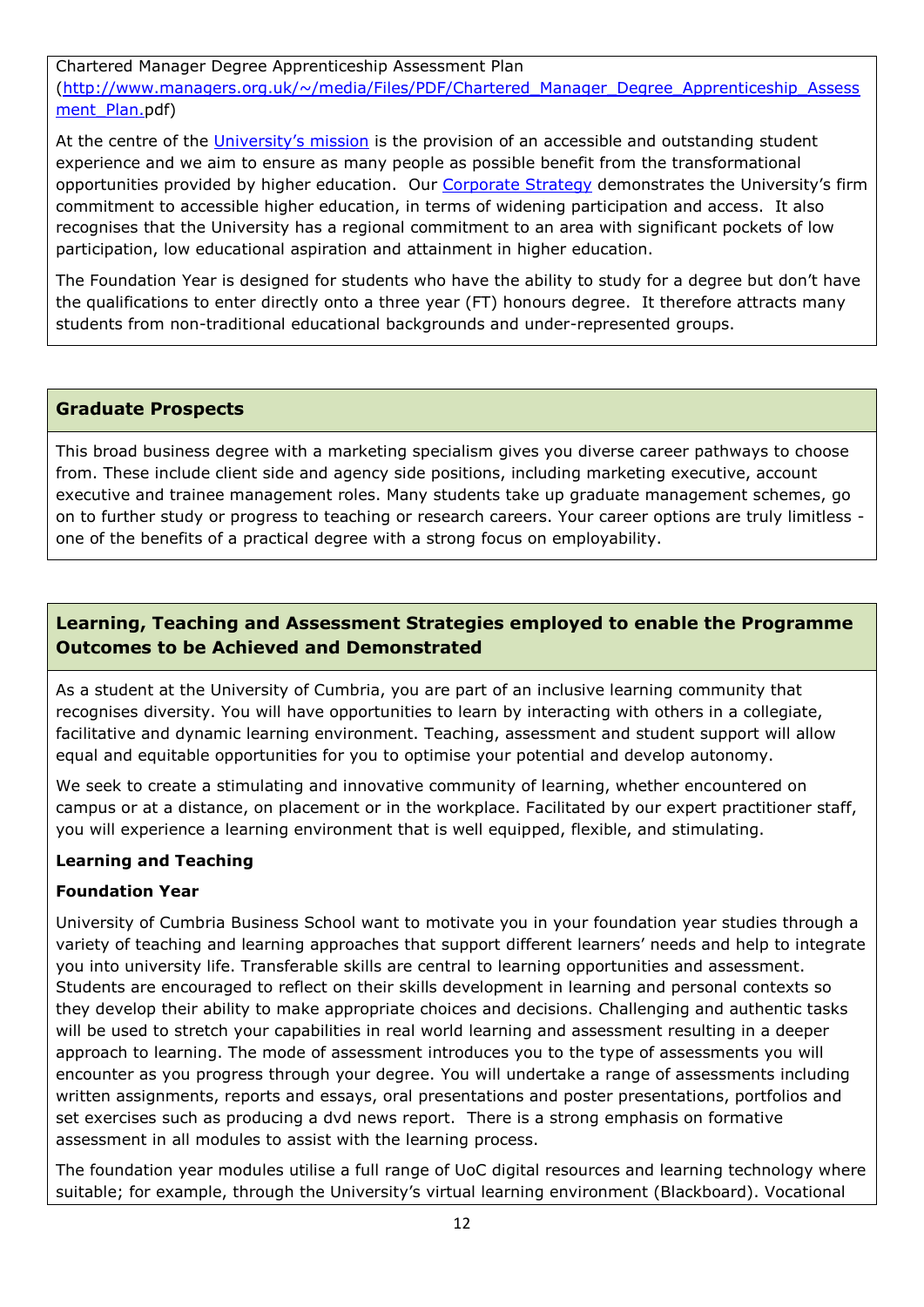practice opportunities form an essential part of the programme and encourages you to make meaningful links between the underpinning theoretical concepts within the subject area.

During the integrated foundation year you will be taught with students on a range of Business programmes and students from other departments, you will be working in groups and teams to achieve solutions to set problems, researching case studies and delivering events. Each module is led by a module leader which is the lead tutor with over-arching responsibility for that module. However, one of the strengths of this programme is our team-taught approach to delivery, you will be taught on a module by more than one tutor. This ensures you are taught topics by subject specialists, experience the different delivery styles you will encounter as you progress through your programme and on modules that you share with other programmes ensures you will meet staff from your degree programme.

This programme integrates theory and practice by providing inputs to the student learning from guest speakers, lectures, practicing managers and through supporting assessment. Students will have opportunities to give and receive peer review on formative assessment and will be guided throughout in developing their skills in this vocational aspect of their personal development.

Primarily, delivery is face to face. However, good use is made of the University's VLE and other learning resources such as e-portfolio to support teaching and learning. The team uses a wide range of teaching methods including lectures, seminars, workshops, field work, work-based learning including placements, employer based case studies, live projects, guided learning, simulations, discussion groups including virtual forums and other digital formats.

You will also be asked to work in small groups which encourage collaborative learning.

We will motivate you through your learning and engagement in the following ways:

- (a) We will balance out the assessment calendar the best we can so that you (and your tutors) reduce the stress points created by the "bunching" of assignments in the calendar;
- (b) Through your engagement you will have the ability to make informed judgements in relation to your own work;
- (c) We will provide you with effective feedback and feed forward i.e. looking ahead to the next assignment.
- (d) We have procedures in place to ensure that you are not unfairly disadvantaged in any way.

Research methods relevant to the field of study, study skills and employability are embedded into the curriculum throughout levels 4, 5 and 6. At level 4 all three areas are developed thematically in the modules UCBP 4001 Managing People and Organisations, UCBP 4002 The Business Environment and UCBP 4004 Fundamentals of Business. At level 5, all students will undertake a non-credit bearing module previously only available to students on the with sandwich route. We are extending the delivery of this module to focus on the employability prospects of those students wishing to undertake the sandwich placement (between levels 5 and 6) and for those students returning to level 6 applying for graduate training programmes. At level 6, students are induced into the employability cycle through such activities as application preparation and mock interviews during the induction programme. Research skills are enhanced through the study of either UCBP 6011 Independent Project or UCBP 6001 Applied Business Research.

### **Summative and Formative Assessment**

### **(Summative) Assessment**

Each module is 'summatively assessed'. These are pieces of work which together form the marks you will receive for the module. The module guide will clearly explain exactly what has to be undertaken for each module and when it is due to be handed in. You will need to develop excellent time management skills to ensure that you can manage your employment, leisure activities and university assessments.

Formal examinations feature prominently as this is the way that professional bodies test the skills and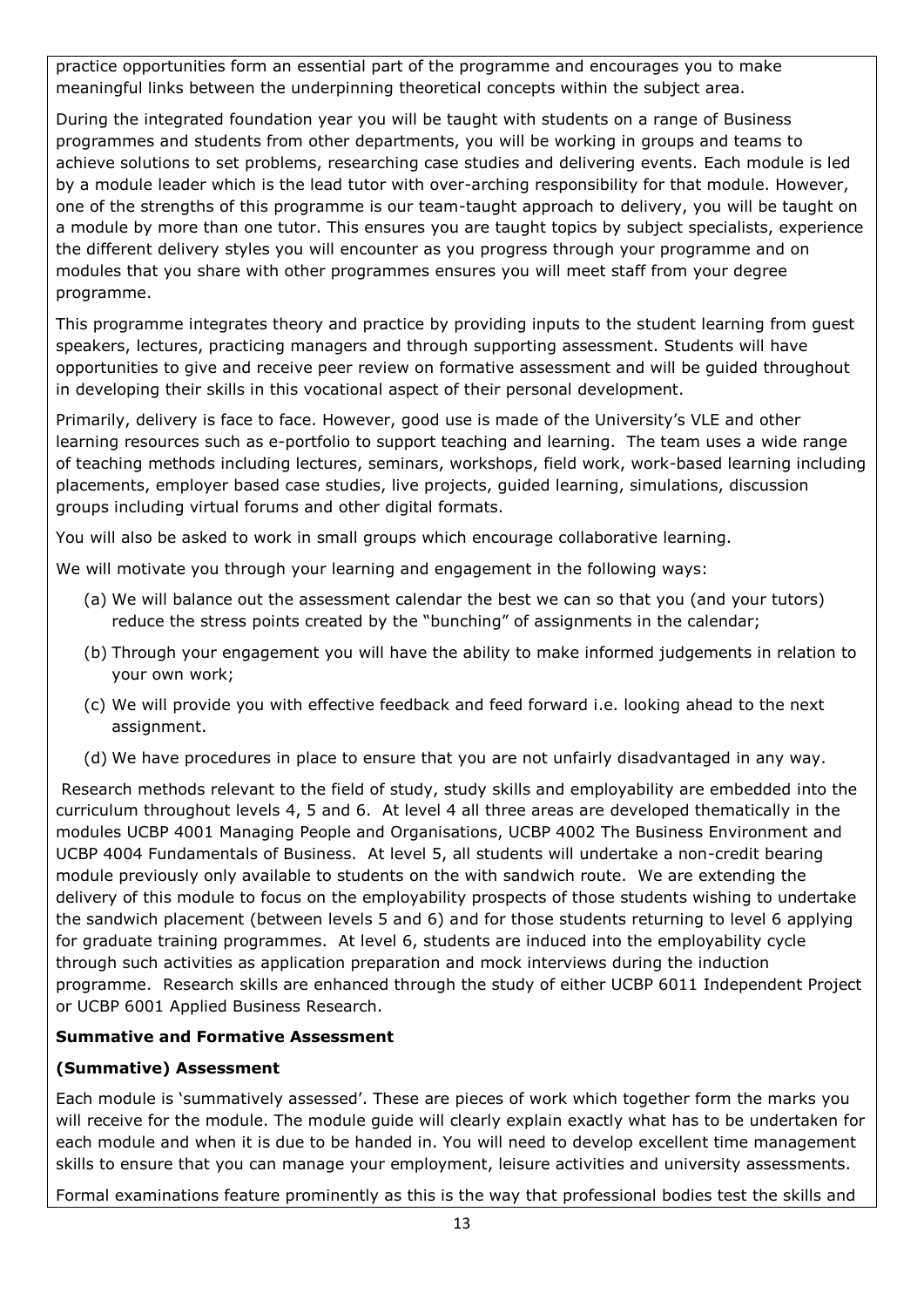knowledge of their membership. However, the preparation strategy adopted at the University of Cumbria helps you to become more comfortable with the examination situation by ensuring each module will provide you with a 'mock' exam with feedback, to help you to prepare effectively. In addition it is important to note that there are a variety of examination types, from multi choice tests to prepared case studies.

All assessment is vocational in nature, using real life scenarios. Each assessment method builds so that feedback on each format [essay, business report, oral presentation, exam or set exercise] can contribute to your improvement for the next submission.

### **Student Support**

We provide responsive learner support that promotes student success. Our approach to learner support is designed to support achievement and progression, champion inclusivity and accessibility, prepare you for opportunities beyond study, and promote independence and resilience, enabling you to achieve your potential.

As a student of the University of Cumbria, you will be taught by academics and expert practitioners who facilitate learning through structured inquiry. You will be provided with access to high quality academic resources through physical and digital libraries and will be supported to develop skills that enable you to become a critical, reflective, discerning and independent learner and researcher.

### **Induction**

Induction takes place during Welcome Week prior to the start of the programme. All level 3 students will share a common induction programme to provide the opportunity for you to meet with other students in your subject area and those from other level 3 foundation programs who share common university-wide modules. You will undertake a series of activities designed to form cohesion amongst the student group, to familiarise you with the University and introduce you to a range of support services and staff who are there to help you settle into university life and help you progress through your studies. You will be shown how to use our Virtual Learning Environment (VLE) which is called 'Blackboard' and how to submit assessments using 'Turn it In'. All students will attend centrally organised sessions, Student Life and Help is at Hand

During the induction week you are allocated a Personal Tutor (PT), as are all students at the university, but in addition integrated foundation year students will also be supported by the level 3 subject area lead. You will also meet your dedicated Student Transition Advisor who is part of our awarding winning Learning Information and Student Support service (LiSS). They will run sessions on expectations for studying in higher education and show you around the library and learning resources. You will receive a programme handbook which will clearly explain your award, how it will run, and the people involved. In addition, it will provide hyperlinks where you will find help on module enrolment, assessment submission and if you need to apply for 'extenuating circumstances'. Your programme handbook will also include further information on the options available to you at levels 5 and 6 and the Programme Leader and Module Leaders will support you through this decision making process, to help you to achieve your personal goals and ambitions.

Progressing students will not be required to attend all induction activities at level 4, however will be invited to be involved in activities that will enable them to meet and feel fully integrated with their new cohort such as introduction to programme structure, modules and assessments and team building activities. In addition the students will be invited by the programme leader to mentor and support new students in other activities such as campus tours and general tips and guidance on being a UOC student.

### **Personal Tutoring**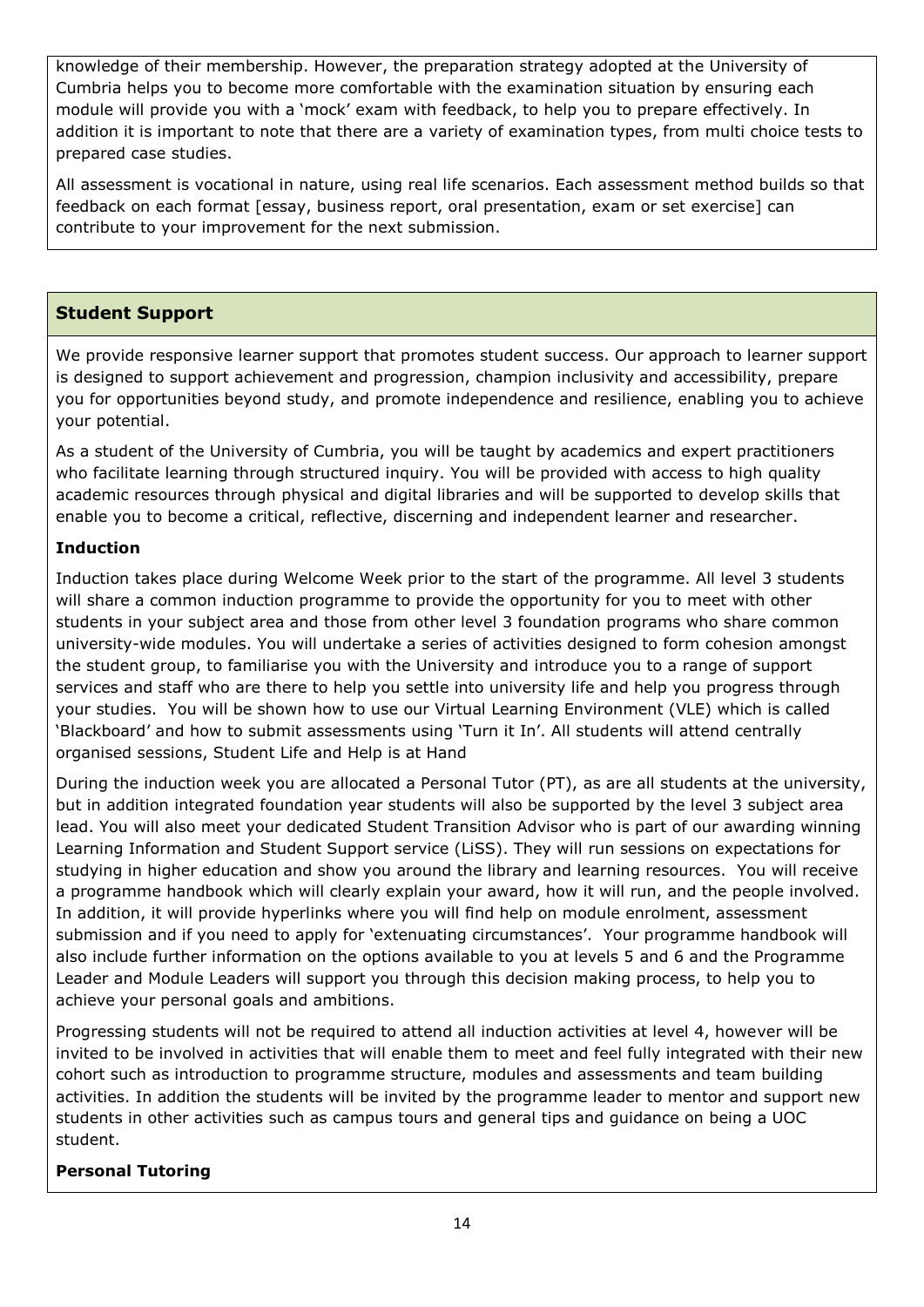You will also be allocated a Personal Tutor. Your Personal Tutor will be proactively involved in the delivery of your programme and will have contact with you throughout your time at the University. They will support your learning and development, including through tutorials, Progress Reviews and other support as outlined in the Personal Tutoring Policy.

### **Personal Development Planning**

Engagement with Personal Development Planning happens via various ways, such as

- incorporating PDP exercises and activities into departmental learning development activities (e.g. skills development modules, workshops or resources)
- liaising with Careers Service colleagues to provide resources to support students engagement with the University of Cumbria's Employability Vision

### **Library and Academic Support (based in Information Services)**

Module leaders will collaborate with Library and Academic Advisors to ensure that your reading and resource lists are current and items are available via the library discovery tool OneSearch. In order to maximise access, availability and usefulness, ebooks and electronic journal titles will, in most cases, be prioritised. You can access a wide range of electronic and print content using [OneSearch](http://cumbria-primo.hosted.exlibrisgroup.com/primo_library/libweb/action/search.do?vid=44UOC_VU1) and you can find out more about key texts, databases and journals for your subject by accessing the library's [subject resources webpages.](http://my.cumbria.ac.uk/StudentLife/Learning/Resources/Subjects/Home.aspx) Where appropriate, module reading and resource lists will be made available to you electronically using the University's [online reading and resource list system.](https://eu.alma.exlibrisgroup.com/leganto/readinglist/lists)

The [Skills@Cumbria](https://my.cumbria.ac.uk/Student-Life/Learning/Skills-Cumbria/) service can help support your academic skills and success throughout your programme. The service is delivered by a team of professional Library and Academic Advisors. It includes a suite of [online self-help resources](https://my.cumbria.ac.uk/Student-Life/Learning/Skills-Cumbria/) accessible 24/7 via the University's website and Blackboard site. It also provides group and individual advice and guidance accessible through and alongside your course and by different means such as face to face, email or virtual. Visit [skills@cumbria](https://my.cumbria.ac.uk/Student-Life/Learning/Skills-Cumbria/) for more details.

### **IT and Technical Support**

Technology is an invaluable asset when it comes to studying, so it's important you know how to make the most out of the excellent [facilities](https://www.cumbria.ac.uk/student-life/facilities/it-facilities/) we have available. Our aim is to ensure you can access university electronic resources from anywhere or any device, whether on or off campus. The **Student** [Hub](https://universityofcumbria.mydaycloud.com/dashboard/allsorts) is your one-stop gateway to all university systems, Outlook email, and OneDrive.

Whether you consider yourself a computer expert or you're not confident about your IT skills, we're always around to ensure you get the level of support you need. We have a wealth of information and support available on the [website](https://my.cumbria.ac.uk/Student-Life/it-media/) and have a dedicated IT Service Desk where you can talk to someone by phone or log your question online from anywhere, at any time.

### **Student Support Services**

Student Support Services offer a wide range of support, including: careers and employability, financial help, counselling, health and wellbeing and support for disabled students and those with specific learning requirements. We also offer mentoring by trained students which you can request at any point during your studies. We know that you want to get the most out of your programme, make the best use of your time and find or continue in the career you always dreamed of. Access university support and facilities easily and quickly via the [website](https://my.cumbria.ac.uk/) and/or via the Student Services guidance tile on the [Student Hub.](https://universityofcumbria.mydaycloud.com/dashboard/staff-home)

In addition to the range of guidance above, you have the opportunity to further develop your personal, academic and professional skills by taking part in a number of initiatives coordinated and delivered by professional services advisers:

### **Student Transition Advisor Support (Level 3)**

During the first year of your programme (year 0) you will have access to support from dedicated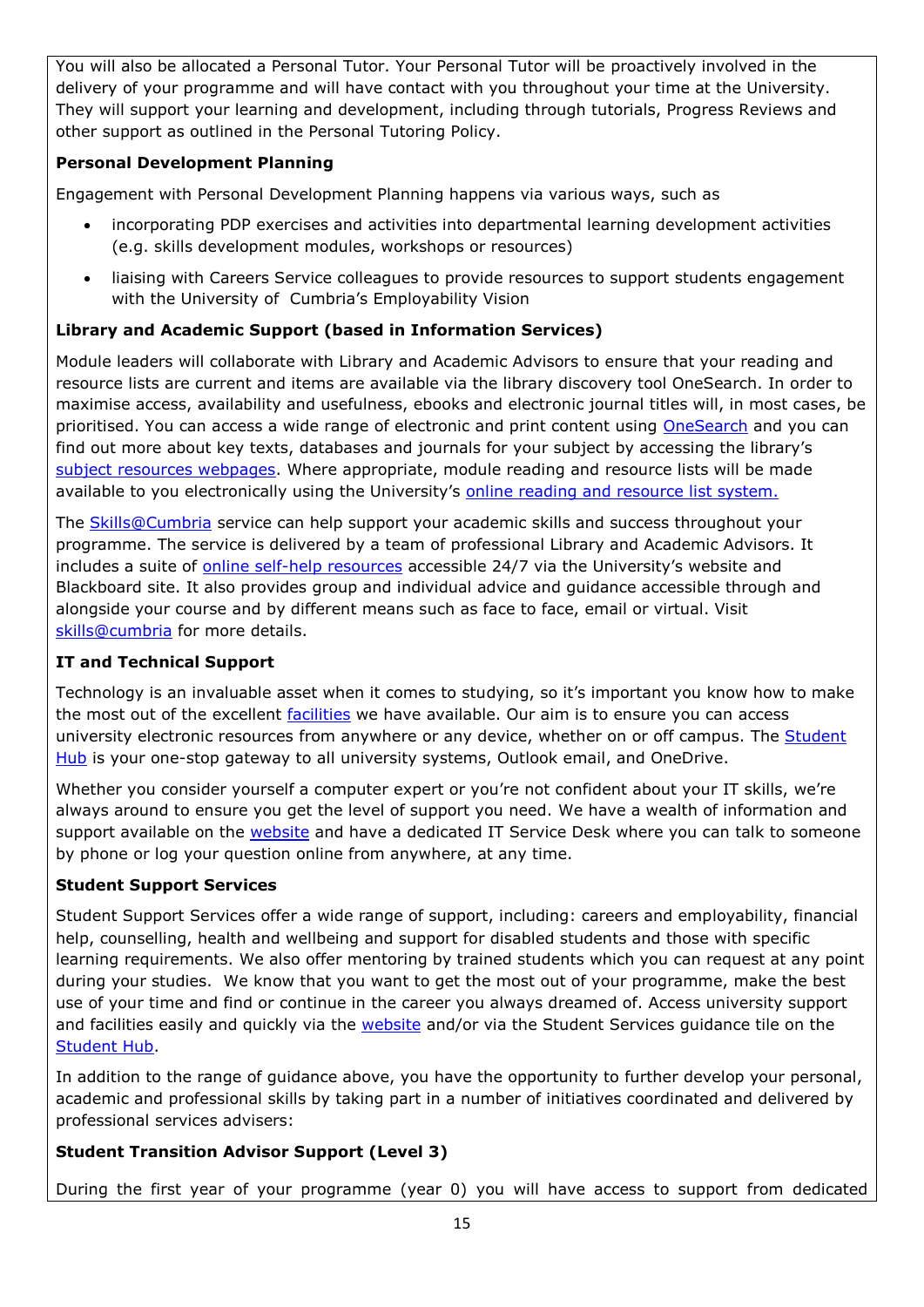Student Transition Advisors. These advisors will provide you with individual academic and pastoral support alongside the academic team to ensure you reach your full potential whilst you are on this programme. In particular they will help you to adjust to university study, assist you in the navigation of the academic environment, policies, expectations and signposting to a wide range of services. They also work with you and your personal tutor to help you to develop your own strategies for effective study and provide additional one-to-one and group support in academic writing and numeracy skills.

A key feature of the foundation year programme is the additional student support that has been built into the modules in particular the Essential University Skills 1 and Essential University Skills 2 modules that have an additional 12 contact hours included to enable staff to provide additional individual and group tutorials facilitated by the Student Transition Advisors.

### **Headstart**

Head Start is a self-learning pre-entry module that is completed online and at your own pace. The module gives new undergraduate students an opportunity to prepare for their transition into university and to start to develop the academic skills that will help them become successful students.

All UG students are given the opportunity to register and complete Head Start prior to entry on their main programme of study. If you haven't been able to complete Head Start before starting your course, you can access the module via Blackboard by selecting the Skills@Cumbria tab and then the Head Start tile. Learning at university, academic writing and referencing are the key topics introduced in the module and previous students have told us how useful they have found the online resources and activities.

### **Head Start Plus**

Head Start Plus is also an online skills development course, designed to support students who are about or who have just started study at level 5 or 6 ( $2<sup>nd</sup>$  and  $3<sup>rd</sup>$  year undergraduate). This course is particularly recommended to students who may not have studied at HE level for some time or who are transitioning into the higher HE levels. The course provides a useful refresh on academic skills and practice and an insight into the expectations of tutors at those levels.

This course is free and available via the Open Education Platform powered by Blackboard. To access the course, follow the link to<https://openeducation.blackboard.com/cumbria> and set-up a free account with Open Education. Once logged on, select the course free of charge and work through it at your own pace.

### **Peer Mentoring @ Cumbria**

You will be allocated a student Mentor who will be in touch to offer a non-judgemental and friendly hand and to help with various aspects of your student experience, from making friends to settling in, to helping you understand the expectations of academic study and dealing with assessment worries.

### **Mature Students' Events**

Whether it is a coffee morning, lunchtime gathering or a social event, there are events happening throughout the year to link you up with other mature students who will also be juggling a number of commitments alongside their studies.

### **Help is at Hand Events**

Keep a look out for these interactive events on campus around October and January. You are encouraged to attend these as they showcase the range of support available here and give you the opportunity to talk to people from Finance, Accommodation, the Students' Union, the Wellbeing and Disability Team etc.

### **Career Ahead+**

Career Ahead+ is the University of Cumbria's Employability Award. Completing Career Ahead+ will help you recognise and develop your skills, providing a greater opportunity for you to get the job you want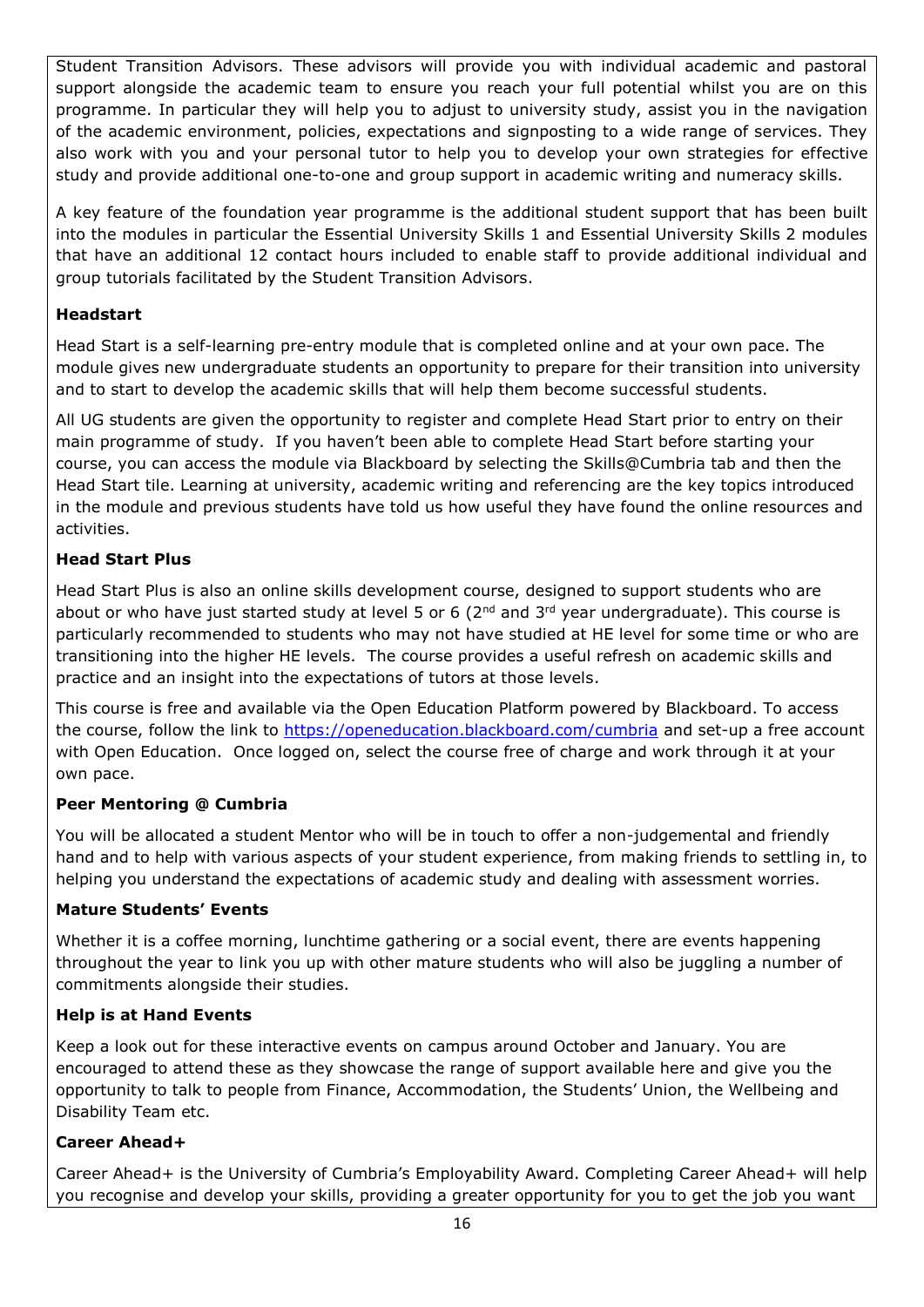when you graduate. The award is based on what employers look for in an ideal candidate, in relation to skills, knowledge and experience. You will be supported with career direction, gaining experience, and providing all the skills needed to complete the perfect application and be successful in that all important job interview. Contact [careerahead@cumbria.ac.uk](mailto:careerahead@cumbria.ac.uk) or visit [www.cumbria.ac.uk/careerahead](http://www.cumbria.ac.uk/careerahead) for more information.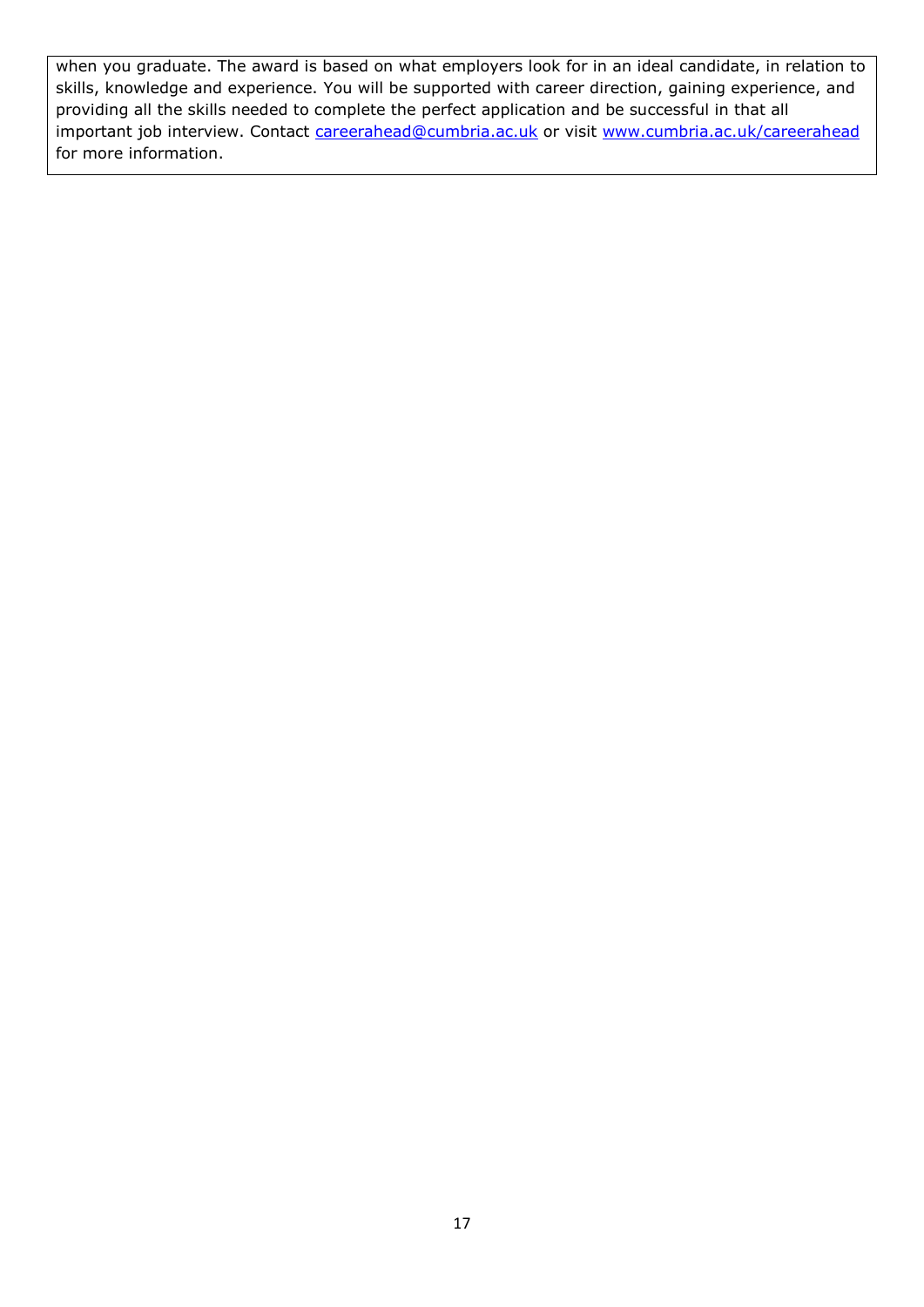| <b>Programme Curriculum Map</b> |                       |                                                       |                |                          |                                       |
|---------------------------------|-----------------------|-------------------------------------------------------|----------------|--------------------------|---------------------------------------|
| <b>Academic</b><br><b>Level</b> | <b>Module</b><br>Code | <b>Module Title</b>                                   | <b>Credits</b> | <b>Module</b><br>Status* | <b>Programme Outcomes</b><br>achieved |
| Year 0                          |                       |                                                       |                |                          |                                       |
| 3                               | <b>UNIF3003</b>       | <b>Essential University Skills 1</b>                  | 20             | Compulsory               | K2, S1                                |
| 3                               | <b>UNIF3010</b>       | Contemporary Issues and the Media                     | 20             | Compulsory               | K2, S1                                |
| 3                               | <b>UNIF3007</b>       | <b>Business Innovation</b>                            | 20             | Compulsory               | K1, K2, S1, S3                        |
| 3                               | <b>UNIF3004</b>       | <b>Essential University Skills 2</b>                  | 20             | Compulsory               | K <sub>2</sub> , S <sub>1</sub>       |
| 3                               | <b>UNIF3008</b>       | Leading and Managing Individuals and<br>Organisations | 20             | Compulsory               | K2, S1                                |
| 3                               | <b>UNIF3009</b>       | <b>Individual Case Study</b>                          | 20             | Compulsory               | K1, K2, S1, S2                        |
| Year 1                          |                       |                                                       |                |                          |                                       |
| $\overline{4}$                  | <b>UCBP 4001</b>      | Managing People and Organisations                     | 20             | Compulsory               | K4, K5, K6, K8<br>S3, S4, S6,         |
| 4                               | <b>UCBP 4002</b>      | The Business Environment                              | 20             | Compulsory               | K4, K6, K7<br>S3, S4, S5, S8          |
| 4                               | <b>UCBP 4003</b>      | Introduction to Business Finance                      | 20             | Compulsory               | K <sub>6</sub><br>S4, S5, S8          |
| 4                               | <b>UCBP 4004</b>      | <b>Fundamentals of Business</b>                       | 20             | Compulsory               | K4, K5, K6, K7, K8<br>S3, S5, S7      |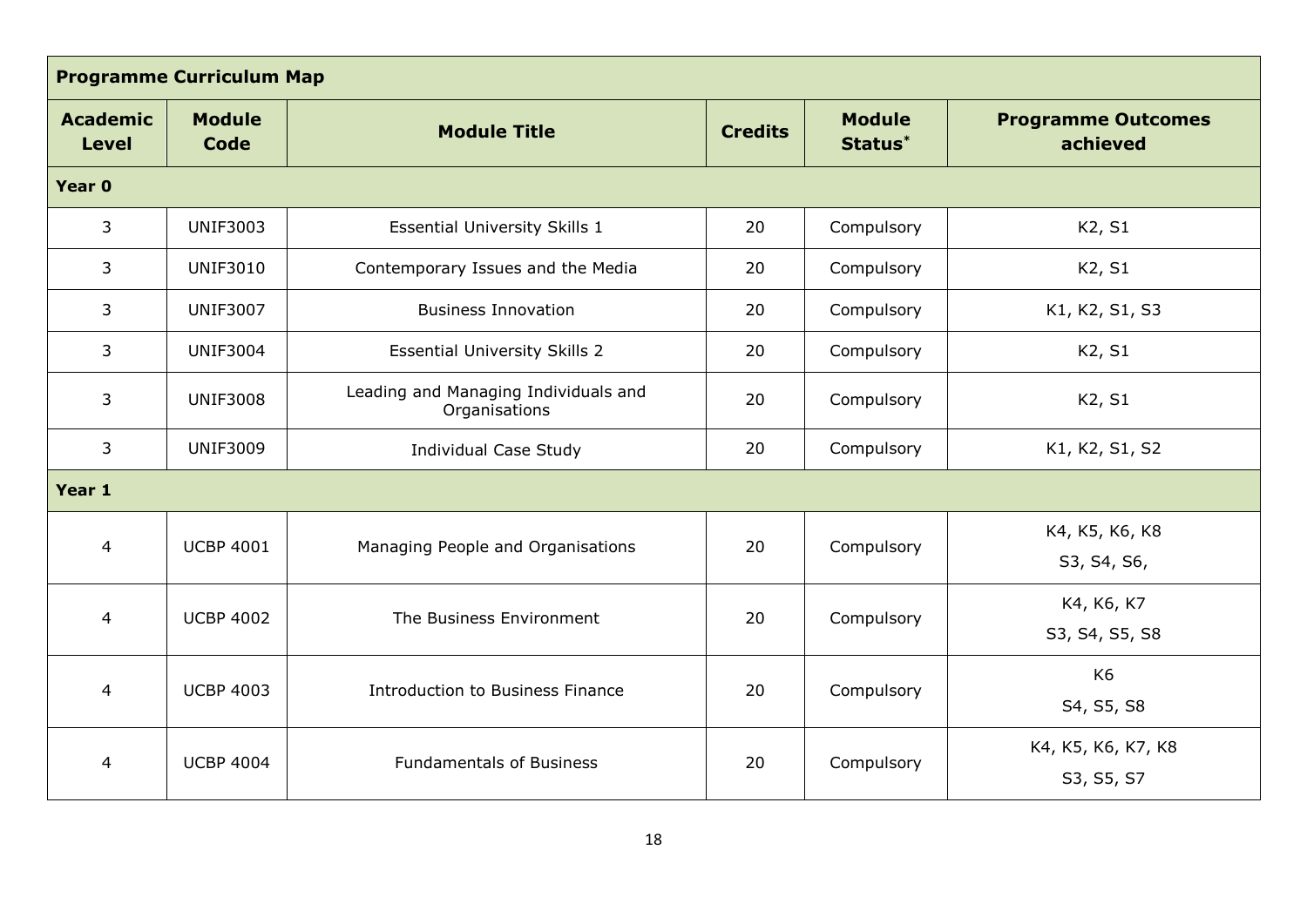| $\overline{4}$         | <b>UCBP 4005</b> | Principles of Marketing                             | 20  | Compulsory                                       | K6, K7<br>S3, S4, S5, S6, S7                                        |
|------------------------|------------------|-----------------------------------------------------|-----|--------------------------------------------------|---------------------------------------------------------------------|
| $\overline{4}$         | <b>UCBP 4006</b> | <b>Management Accounting</b>                        | 20  | Compulsory                                       | K6, K8<br>S4, S5, S8                                                |
| Year <sub>2</sub>      |                  |                                                     |     |                                                  |                                                                     |
| 5                      | <b>UCBP 5001</b> | Organisational Behaviour                            | 20  | Compulsory                                       | K3, K5<br>S2, S7, S8, S9, S10, S13, S14                             |
| 5                      | <b>UCBP 5002</b> | Responsibility, Ethics & Sustainability in Practice | 20  | Compulsory                                       | K8, K9, K10, K12, K14<br>S, 8, S9, S10. S11, S12                    |
| 5                      | <b>UCBP 5010</b> | Consumer Behaviour                                  | 20  | Compulsory                                       | K3, K4, K8, K9<br>S1, S2, S3, S4, S8, S9, S10                       |
| 5                      | <b>UCBP 5004</b> | Services Marketing                                  | 20  | Compulsory                                       | K3, K4, K6<br>S1, S3, S4, S5, S7, S8, S11, S13,<br>S14, S16         |
| 5                      | <b>UCBP 5005</b> | <b>Managing Operations</b>                          | 20  | Compulsory                                       | K8, K9, K11, K12, K14<br>S8, S9, S10, S11                           |
| 5                      | <b>UCBP 5009</b> | <b>Marketing Communications</b>                     | 20  | Compulsory                                       | K3, K4, K7, K8, K9<br>S1, S2, S3, S4, S8, S9, S10, S12,<br>S14, S16 |
| <b>Sandwich option</b> |                  |                                                     |     |                                                  |                                                                     |
| 5                      | <b>UCBP 5020</b> | Sandwich Placement                                  | 120 | *Compulsory<br>As appropriate<br>for your target | K13, K17<br>S10, S11, S12, S13                                      |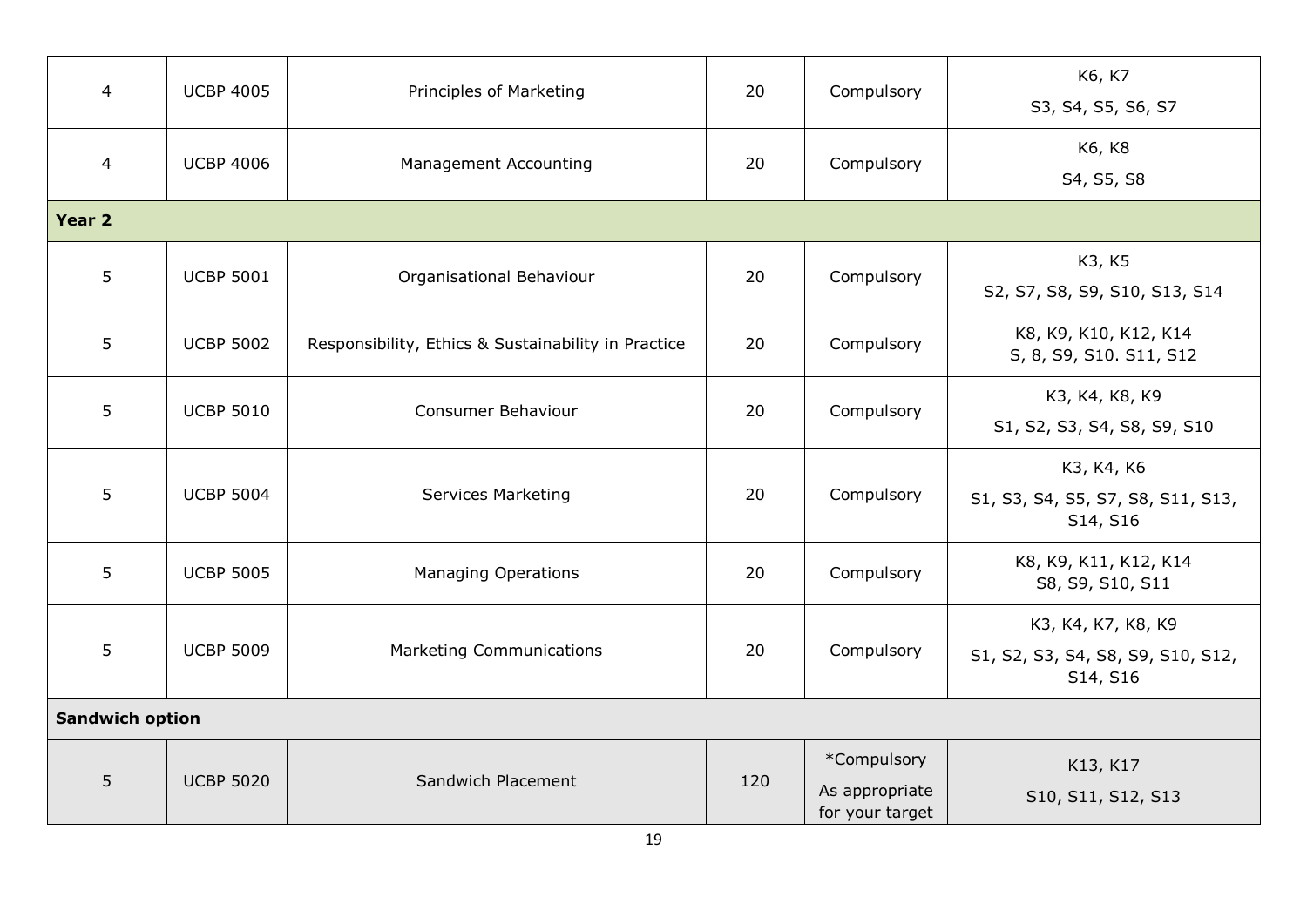|                                                                                                                        |                  |                                        |    | award                                         |                                                                                   |
|------------------------------------------------------------------------------------------------------------------------|------------------|----------------------------------------|----|-----------------------------------------------|-----------------------------------------------------------------------------------|
| Year <sub>3</sub>                                                                                                      |                  |                                        |    |                                               |                                                                                   |
| 6                                                                                                                      | <b>UCBP 6002</b> | <b>Strategic Analysis</b>              | 20 | Compulsory                                    | K3, K5<br>S2, S3, S4, S6, S14, S16                                                |
| 6                                                                                                                      | <b>UCBP 6003</b> | <b>International Marketing</b>         | 20 | Compulsory                                    | K3, K4, K7, K8, K9<br>S2, S3, S4, S5, S6, S7, S8, S9, S10,<br>S12, S14, S 15, S16 |
| 6                                                                                                                      | <b>UCBP 6012</b> | Applied Business Research and Analysis | 20 | Optional<br>Pre requisite<br><b>UCBP 6005</b> | K3, K8, K9<br>S2, S3, S6, S10, S11, S14, S15, S16                                 |
| 6                                                                                                                      | <b>UCBP 6011</b> | Independent Project                    | 40 | Optional                                      | K3, K8, K9<br>S2, S3, S6, S10, S14, S15, S16                                      |
| 6                                                                                                                      | <b>UCBP 6005</b> | Innovation and Entrepreneurship        | 20 | Optional<br>Co requisite<br><b>UCBP 6001</b>  | K3, K4<br>S1, S2, S3, S4, S5, S6, S7, S8, S9,<br>S14, S15                         |
| 6                                                                                                                      | <b>UCBP 6006</b> | <b>Global Business</b>                 | 20 | Compulsory                                    | K2,, K3, K5, K6, K7, K8, K9<br>S2, S3, S6, S8, S9, S13, S14                       |
| 6                                                                                                                      | <b>UCBP 6008</b> | Digital Marketing                      | 20 | Compulsory                                    | K1, K3, K4, K6, K7, K9<br>S2, S3, S4, S5, S6, S7, S8, S9, S10,<br>S11, S12, S14,  |
| <b>Notes</b>                                                                                                           |                  |                                        |    |                                               |                                                                                   |
| This programme operates in accordance with the University's Academic Regulations and Academic Procedures and Processes |                  |                                        |    |                                               |                                                                                   |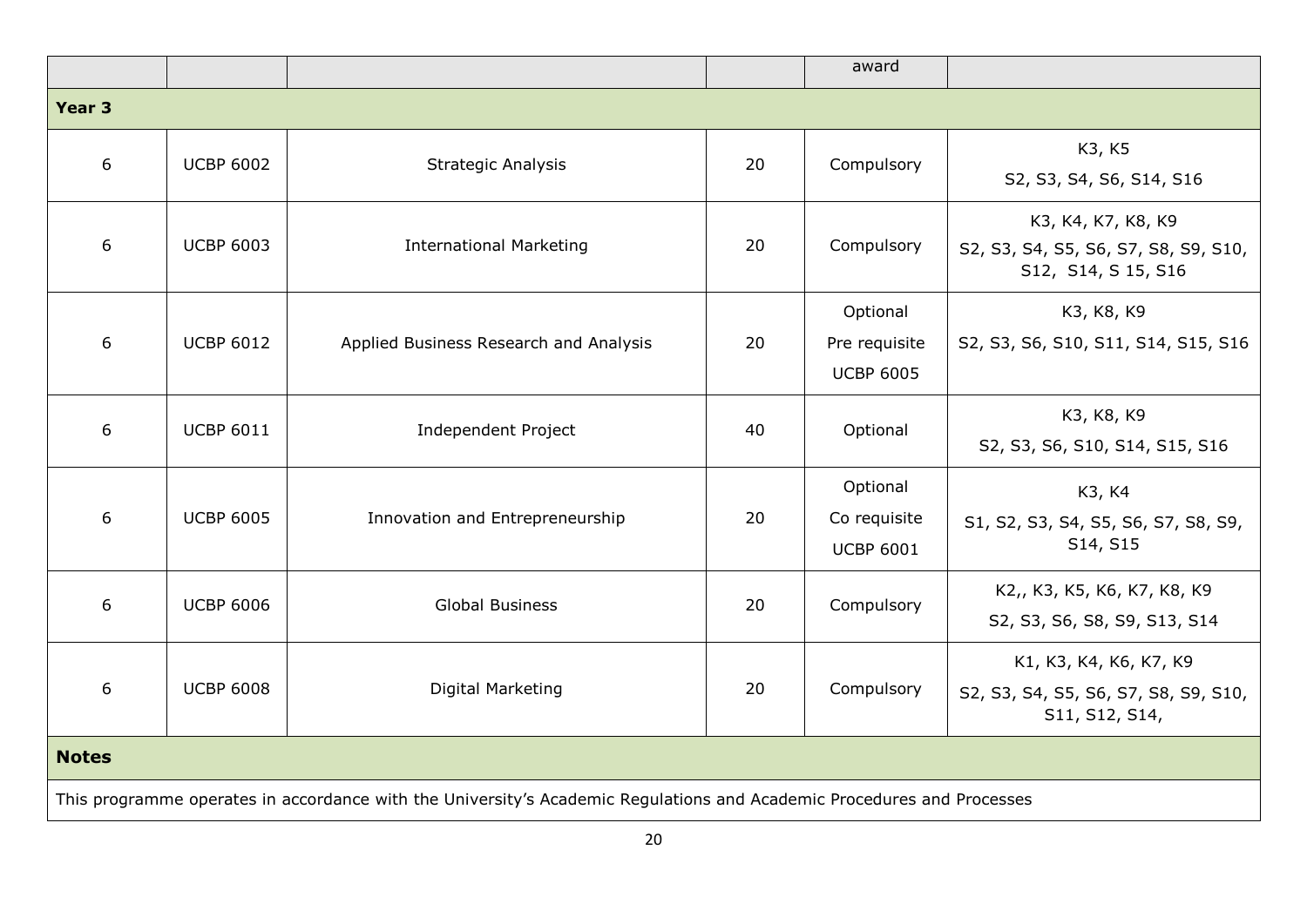Optional modules may be subject to availability and viability. If we have insufficient numbers of students interested in an optional module in any given academic year, this may not be offered. If an optional module will not be running, we will advise you as soon as possible and help you choose an alternative module. Optional modules are normally selected 3 - 5 months in advance.

A failed student will not be permitted to re-register on the same programme

\*The Year long Sandwich Placement module is Compulsory for students registered on the BA(Hons) Business Management with sandwich placement (with integrated foundation year) programme

| * Key to Module Statuses   |                                                                                                                                                                                                                                                                                                                  |  |  |
|----------------------------|------------------------------------------------------------------------------------------------------------------------------------------------------------------------------------------------------------------------------------------------------------------------------------------------------------------|--|--|
| Core Modules               | Must be taken and must be successfully passed                                                                                                                                                                                                                                                                    |  |  |
| <b>Compulsory Modules</b>  | Must be taken although it may possible to condone/compensate as a marginal fail (within the limits set out in the Academic<br>Regulations and provided that all core or pass/fail elements of module assessment have been passed)                                                                                |  |  |
| <b>Optional Modules</b>    | Are a set of modules from which you will be required to choose a set number to study. Once chosen, it may possible to<br>condone/compensate as a marginal fail (within the limits set out in the Academic Regulations and provided that all core or<br>pass/fail elements of module assessment have been passed) |  |  |
| <b>Qualificatory Units</b> | These are non- credit-bearing pass/fail components that are used to satisfy relevant professional, statutory or regulatory body<br>professional requirements that are associated with the programme                                                                                                              |  |  |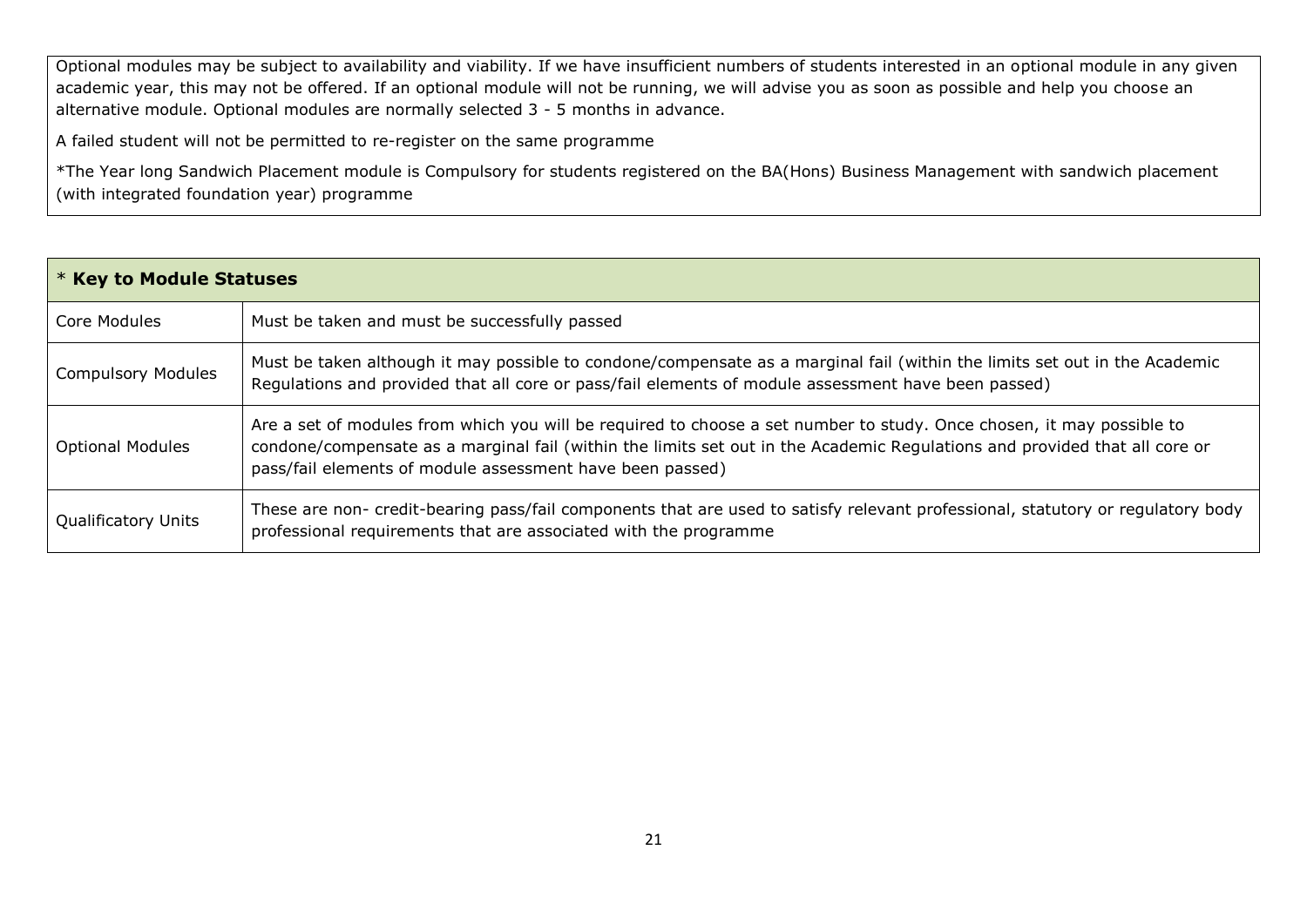| <b>Programme Delivery Structure:</b>                                                    |                                                       |                                                                                                               |                                                |                                                            |
|-----------------------------------------------------------------------------------------|-------------------------------------------------------|---------------------------------------------------------------------------------------------------------------|------------------------------------------------|------------------------------------------------------------|
|                                                                                         |                                                       | <b>Delivery Pattern</b>                                                                                       |                                                |                                                            |
| <b>Module</b><br>Code                                                                   | <b>Module Title</b>                                   | <b>Autumn Semester /</b><br><b>Spring Semester /</b><br><b>Extended Spring</b><br><b>Semester / Year-Long</b> | <b>Method(s) of Assessment</b>                 | <b>Approximate</b><br><b>Assessment</b><br><b>Deadline</b> |
| <b>UNIF3003</b>                                                                         | <b>Essential University Skills 1</b>                  | Autumn                                                                                                        | Written assignment (50%)<br>Presentation (50%) | Mid Semester 1<br>End Semester 1                           |
|                                                                                         |                                                       |                                                                                                               | Presentation (50%)                             | Mid Semester 2                                             |
| <b>UNIF3010</b>                                                                         | <b>Essential University Skills 2</b>                  | Spring                                                                                                        | Written assignment (50%)                       | End Semester 2                                             |
| <b>UNIF3007</b>                                                                         | Contemporary Issues and the Media                     | Autumn                                                                                                        | Written Assignment (40%)                       | Mid Semester 1                                             |
|                                                                                         |                                                       |                                                                                                               | Set Exercise (DVD News<br>Report) (60%)        | End Semester 1                                             |
| <b>UNIF3004</b>                                                                         | Leading and Managing Individuals and<br>Organisations | Spring                                                                                                        | Presentation (40%)                             | Mid Semester 2                                             |
|                                                                                         |                                                       |                                                                                                               | Written Assignment (60%)                       | End Semester 2                                             |
| <b>UNIF3008</b>                                                                         | <b>Individual Case Study</b>                          | Spring                                                                                                        | Portfolio (40%)                                | Mid Semester 2                                             |
|                                                                                         |                                                       |                                                                                                               | Presentation (60%)                             | End Semester 2                                             |
| <b>UNIF3009</b>                                                                         | <b>Business Innovation</b>                            | Autumn                                                                                                        | Presentation (30%)                             | Mid Semester 1                                             |
|                                                                                         |                                                       |                                                                                                               | Report (70%)                                   | End Semester 1                                             |
| Students exiting at this point with 120 credits would receive a FdCert Business Studies |                                                       |                                                                                                               |                                                |                                                            |
| <b>UCBP4001</b>                                                                         | Managing People and Organisations                     | Autumn                                                                                                        | Practical skills assessment<br>50%             | Ongoing throughout<br>Semester                             |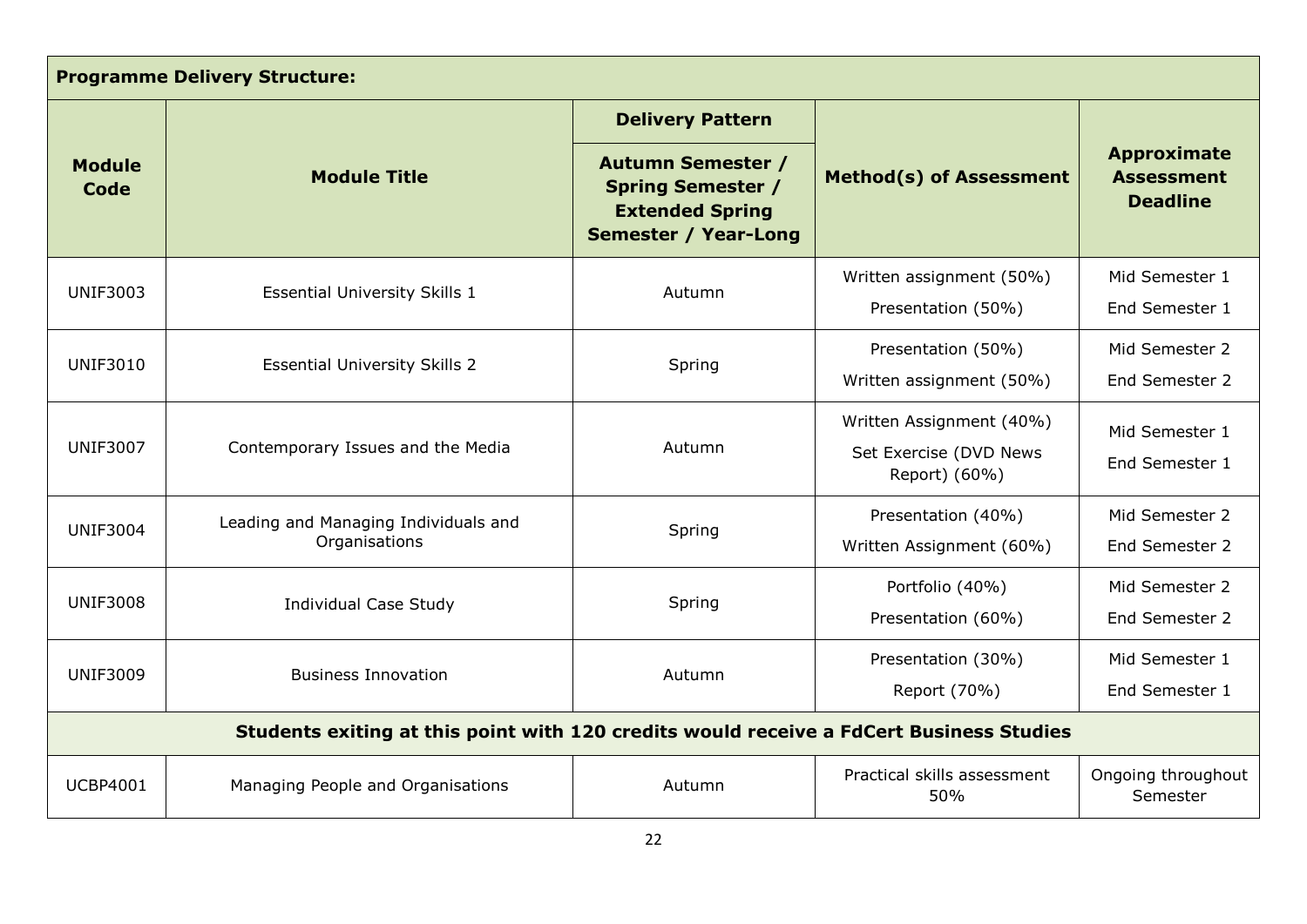|                 |                                                                                            |        | Written exam 50%                                                 | End of Semester 1                   |  |
|-----------------|--------------------------------------------------------------------------------------------|--------|------------------------------------------------------------------|-------------------------------------|--|
| <b>UCBP4002</b> | The Business Environment                                                                   | Autumn | Written exam 100%                                                | End of Semester 1                   |  |
| <b>UCBP4003</b> | <b>Introduction to Business Finance</b>                                                    | Autumn | Written exam 50%<br>Written assignment 50%                       | End of Semester 1                   |  |
| <b>UCBP4004</b> | <b>Fundamentals of Business</b>                                                            | Spring | Written exam 50%<br>Written assignment, 50%                      | End of Semester 2                   |  |
| <b>UCBP4005</b> | Principles of Marketing                                                                    | Spring | Written assignment 40%<br>Written exam 60%                       | Ongoing throughout<br>Semester 2    |  |
| <b>UCBP4006</b> | <b>Management Accounting</b>                                                               | Spring | Written assignment 50%<br>Written exam 50%                       | Ongoing<br>End of Semester 2        |  |
|                 | Students exiting at this point with 240 credits would receive a CertHE Business Management |        |                                                                  |                                     |  |
| <b>UCBP5001</b> | Organisational Behaviour                                                                   | Autumn | Written assignment 50%<br>Written exam 50%                       | End of semester 1                   |  |
| <b>UCBP5002</b> | Responsibility, Ethics & Sustainability in Practice                                        | Autumn | 65% Written Assignment 2000<br>words<br>35% presentation 20 mins | End of Semester 2<br>Mid Semester 2 |  |
| <b>UCBP5010</b> | <b>Consumer Behaviour</b>                                                                  | Autumn | Written assignment 50%<br>Written exam 50%                       | End of semester 1                   |  |
| <b>UCBP5004</b> | Services Marketing                                                                         | Spring | Written assignment 40%<br>Written exam 60%                       | End of semester 2                   |  |
| <b>UCBP5005</b> | <b>Managing Operations</b>                                                                 | Spring | 100% Portfolio 4000 word                                         | End of Semester 2                   |  |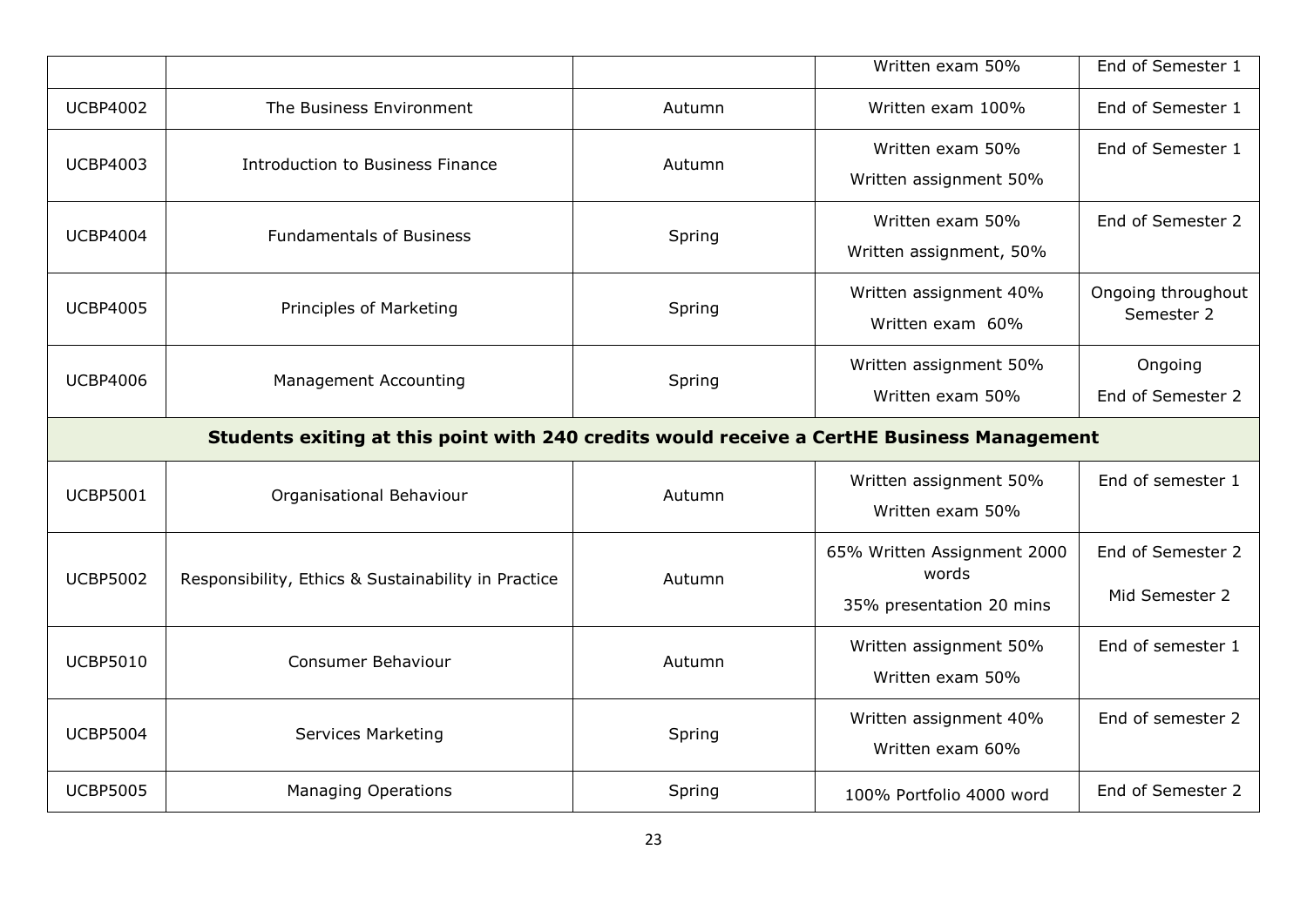|                                                                                                                                                                                                                                |                                                                                                          |           | equivalent                                       |                                     |
|--------------------------------------------------------------------------------------------------------------------------------------------------------------------------------------------------------------------------------|----------------------------------------------------------------------------------------------------------|-----------|--------------------------------------------------|-------------------------------------|
| <b>UCBS5009</b>                                                                                                                                                                                                                | <b>Marketing Communications</b>                                                                          | Spring    | Written assignment 50%<br>Written exam 50%       | Mid semester 2<br>End of semester 2 |
| <b>UCBP 5020</b>                                                                                                                                                                                                               | Sandwich Placement                                                                                       | Year      | Set exercise 100%                                | Throughout Year 3                   |
|                                                                                                                                                                                                                                | Students exiting at this point with 360 credits would receive a DipHE Business Management with Marketing |           |                                                  |                                     |
| <b>UCBP6012</b>                                                                                                                                                                                                                | Applied Business Research and Analysis (opt)                                                             | Autumn    | Written assignment 100%                          | End of semester 1                   |
| <b>UCBP6002</b>                                                                                                                                                                                                                | <b>Strategic Analysis</b>                                                                                | Autumn    | Written assignment 100%                          | End of semester 1                   |
| <b>UCBP6003</b>                                                                                                                                                                                                                | <b>International Marketing</b>                                                                           | Autumn    | Written assignment 50%<br>Written assignment 50% | End of semester 1                   |
| <b>UCBP6005</b>                                                                                                                                                                                                                | Innovation and Entrepreneurship (opt)                                                                    | Spring    | Written assignment 50%<br>Presentation 50%       | End of semester 2                   |
| <b>UCBP6006</b>                                                                                                                                                                                                                | <b>Global Business</b>                                                                                   | Spring    | Written assignment 100%                          | Semester 2                          |
| <b>UCBP6008</b>                                                                                                                                                                                                                | <b>Digital Marketing</b>                                                                                 | Spring    | Written assignment 60%<br>Written assignment 40% | Ongoing throughout<br>semester 2    |
| <b>UCBP6011</b>                                                                                                                                                                                                                | Independent Project (opt)                                                                                | Year Long | Written Assignment 100%                          | Year Long                           |
| Students exiting at this point with 420 credits wold receive an Ordinary BA Business Management with Marketing<br>Students exiting at this point with 480 credits would receive a BA (Hons) Business Management with Marketing |                                                                                                          |           |                                                  |                                     |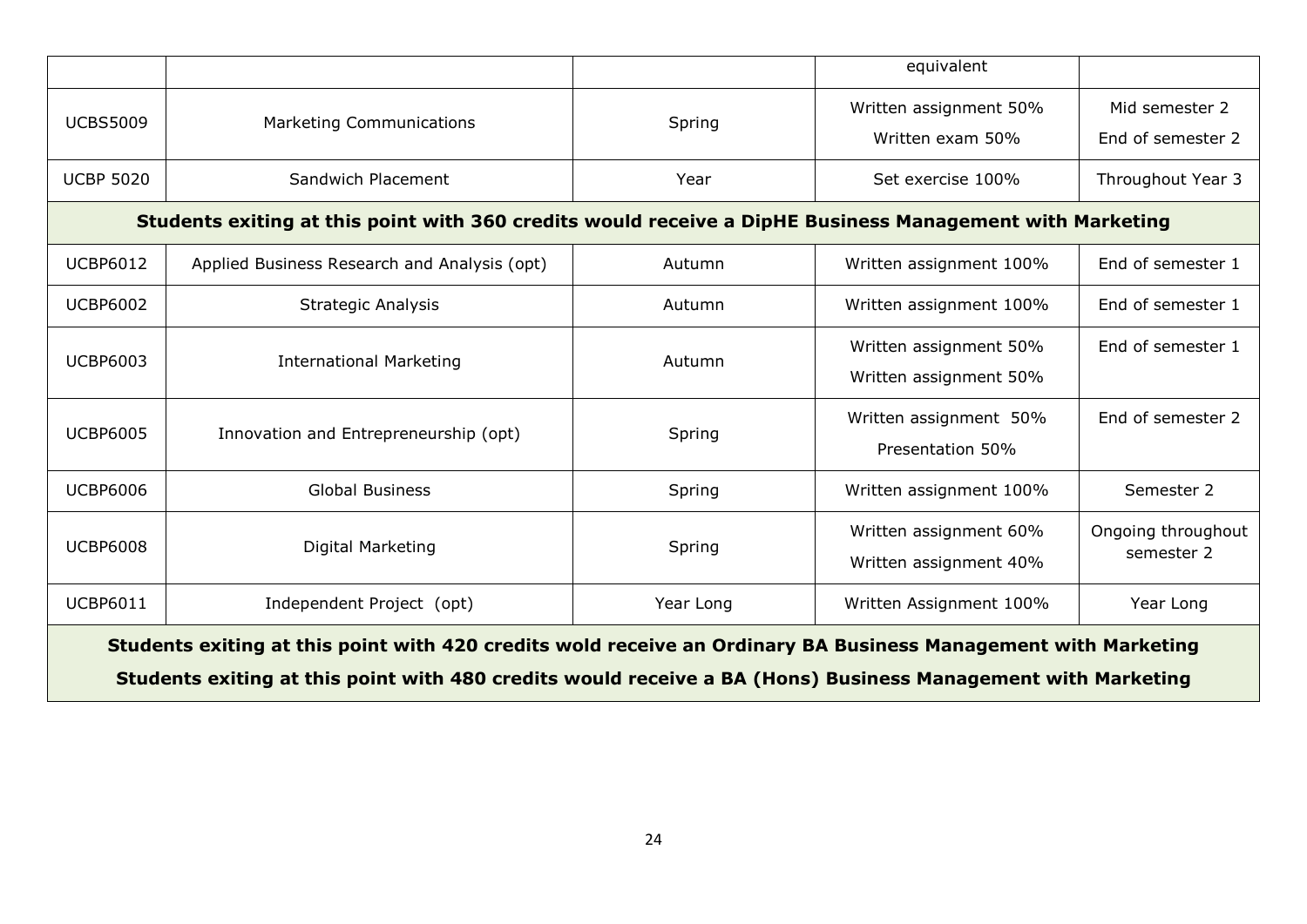| Methods for Evaluating and Improving the Quality and Standards of Learning                                                                                                                                                                                           |                                                                                                                                                                                                                                                                                                                                                                                                                                                                                                                                                                                                                                                                                                                                                                                                                                                                                       |  |  |
|----------------------------------------------------------------------------------------------------------------------------------------------------------------------------------------------------------------------------------------------------------------------|---------------------------------------------------------------------------------------------------------------------------------------------------------------------------------------------------------------------------------------------------------------------------------------------------------------------------------------------------------------------------------------------------------------------------------------------------------------------------------------------------------------------------------------------------------------------------------------------------------------------------------------------------------------------------------------------------------------------------------------------------------------------------------------------------------------------------------------------------------------------------------------|--|--|
| <b>Mechanisms used for the</b><br><b>Review and Evaluation of</b><br>the Curriculum and<br><b>Learning, Teaching and</b><br><b>Assessment Methods</b>                                                                                                                | <b>Module Evaluation</b><br>$\bullet$<br>Programme Validation and Periodic Review<br>$\bullet$<br><b>Annual Monitoring</b><br>$\bullet$<br>Peer Review of Teaching<br>$\bullet$<br><b>External Examiner Reports</b><br>$\bullet$<br>Student Success and Quality Assurance Committee<br>$\bullet$<br>Involvement of student representatives on course / school<br>$\bullet$<br>committees.<br>Regular Programme Team meetings.<br>$\bullet$<br>Regular engagement via AQD<br>$\bullet$<br>Engagement of industry stakeholders in projects, conferences,<br>$\bullet$<br>seminars and real world experiences<br>Knowledge Transfer Partnerships and other industry related<br>$\bullet$<br>activities<br>Meetings with fellow academics at other universities<br>$\bullet$<br>Engagement with conferences and professional bodies<br>$\bullet$<br>Level 3 Management Group<br>$\bullet$ |  |  |
| <b>Mechanisms used for</b><br>gaining and responding to<br>feedback on the quality of<br>teaching and the learning<br>experience - gained from:<br>Students, graduates,<br>employers, placement and<br>work-based learning<br>providers, other<br>stakeholders, etc. | <b>Staff Student Forum</b><br>$\bullet$<br><b>Module Evaluation Forms</b><br>$\bullet$<br>Programme Evaluation: National Student Survey, UK<br>$\bullet$<br><b>Engagement Survey</b><br>Module/Programme/Personal tutorials<br>Meetings with External Examiners<br>$\bullet$<br>Informal consultative meetings with students<br>$\bullet$<br>Peer Review Process<br>$\bullet$<br>Guest Speakers and Specialist Delivery Lecturers.<br>$\bullet$<br>Analysis of student results: progression, retention and<br>$\bullet$<br>classification profiles<br>Feedback from students into the personal tutor system<br>$\bullet$                                                                                                                                                                                                                                                              |  |  |

| <b>Date of Programme</b><br><b>Specification Production:</b>                    | February 2019 |  |
|---------------------------------------------------------------------------------|---------------|--|
| <b>Date Programme</b><br><b>Specification was last</b><br>updated:              |               |  |
| For further information about this programme refer to the programme page on the |               |  |

**For further information about this programme, refer to the programme page on the**